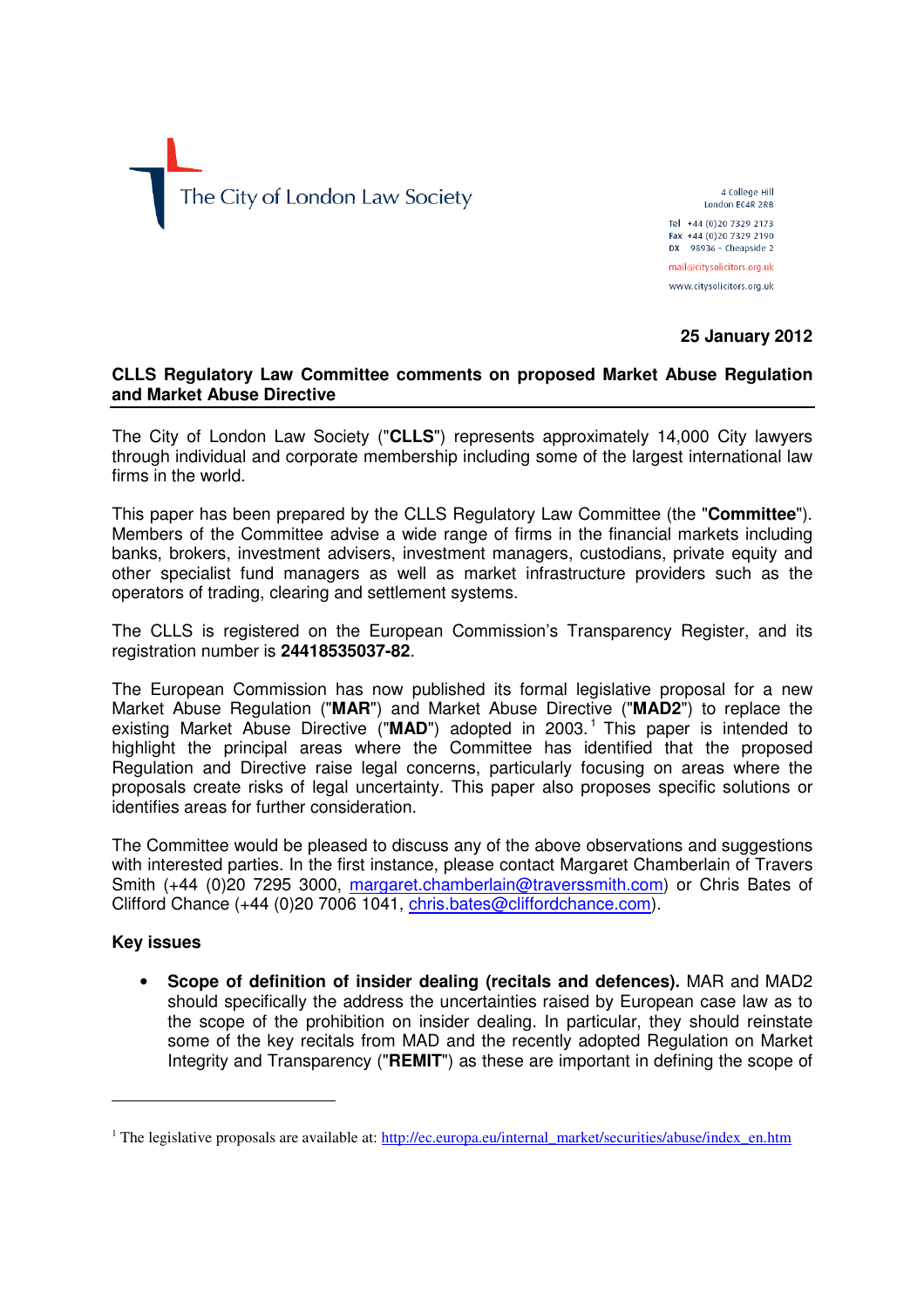the insider dealing offence. They should also go further by containing additional substantive provisions articulating the circumstances where a person possessing inside information can enter into a transaction on the market without contravening the prohibition on insider dealing in substantive provisions of MAR and MAD2 in line with the recommendations of the Financial Markets Law Committee in November 2010.

- **Extension of scope to MTFs and OTFs.** The scope of MAR should not be extended to all instruments traded on every MTF or OTF. It should be limited to instruments traded on regulated markets and MTFs designated by ESMA under criteria set out in the Regulation.
- **"Relevant information" as inside information**. MAR should not extend the definition of inside information to cover information simply because investors may regard that information as "relevant".
- **Definition of inside information in relation to commodity and similar derivatives.** MAR should limit the definition of inside information in relation to commodity and other similar derivatives to information that is disclosable and price sensitive.
- **Scope of MAD2.** The scope of MAD2 should be limited in the same way as for MAR, i.e. MAD2 should only extend to trading in financial instruments admitted to trading on defined trading venues.
- **MAD2 intentionality.** MAD2 should address the mental element required for a criminal offence in more detail.
- **Civil liability and invalidity.** MAR should address the civil liability consequences of a violation of its prohibitions in a way that provides legal certainty.
- **Double jeopardy.** MAR should include provisions reducing the extent of overlap and duplication between the enforcement processes for the administrative and criminal sanctioning regimes.

Overall, we are very concerned that the proposals represent a major extension to the current regime. In particular, the proposals may have a considerable and unjustified impact on transactions in instruments that are not publicly traded in any way. If such an extension is to be maintained, a full impact assessment is necessary.

### **1. Scope of the definition of insider dealing – importance of recitals and substantive provisions defining the scope of the prohibition**

The decision of the European Court of Justice ("**ECJ**") in Spector Photo NV v CBFA (Case  $C$ -45/08)<sup>2</sup> introduced a new approach to the interpretation of the prohibition of insider dealing in MAD. MAD requires Member States to prohibit anyone from using inside information for the purposes of dealing in relevant financial instruments. A number of Member States, including the UK, had implemented MAD on the basis that this meant that the information had to have a material influence on the person's decision to deal. The ECJ rejected that interpretation and decided that a person would be regarded as using inside information if he

<sup>&</sup>lt;sup>2</sup> Available at: http://curia.europa.eu/juris/liste.jsf?language=en&num=C-45/08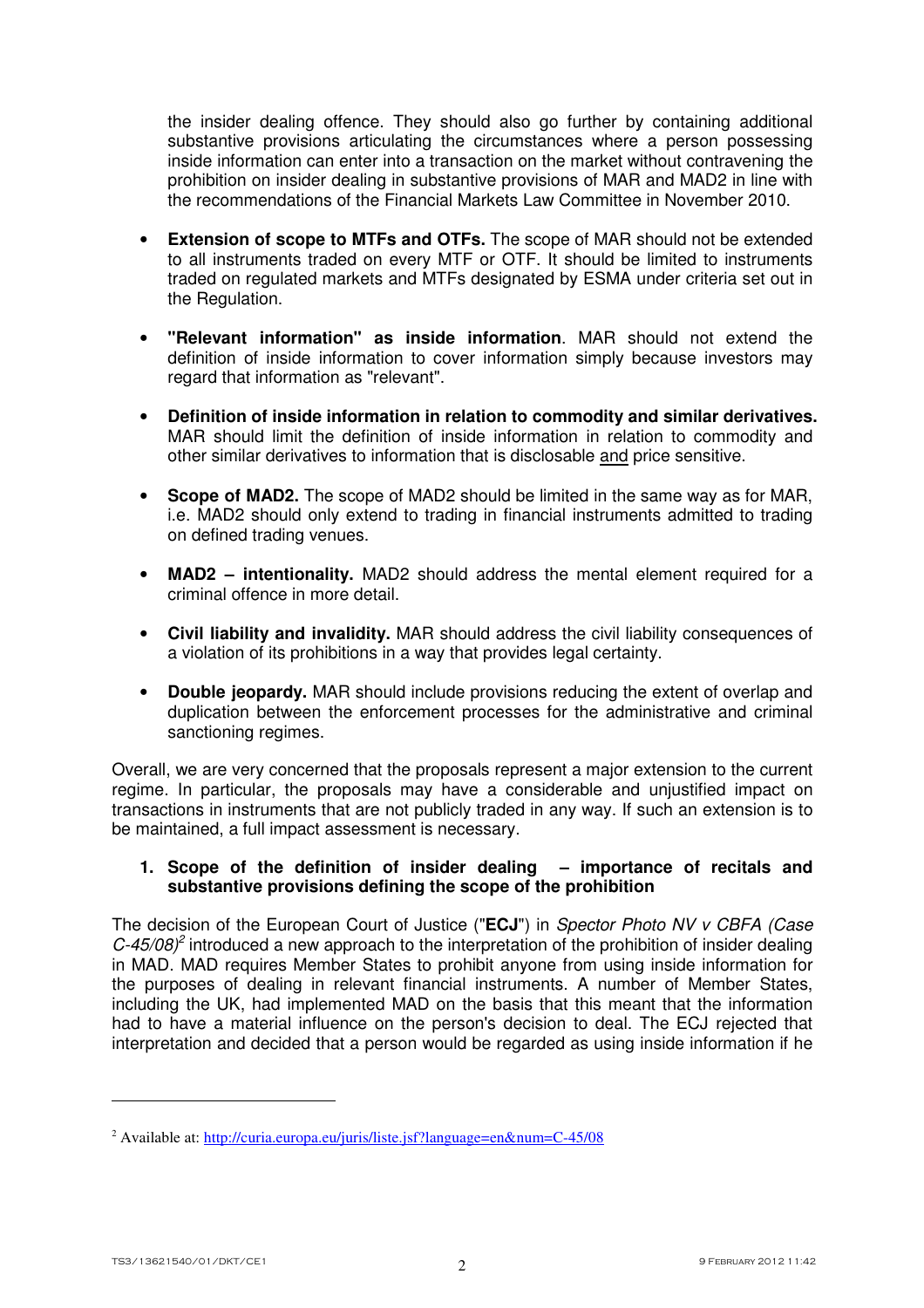dealt while in possession of that information even if the information had no influence on the decision to deal.

However, the ECJ recognized that this form of strict liability would give rise to injustice and impede the efficient operation of the markets and indicated that a person would be able to establish a defence to a charge in some circumstances. While the decision did not exhaustively enumerate what those circumstances might be, the ECJ stated that the preamble to MAD:

"provides several examples of situations in which the fact that a primary insider in possession of inside information enters into a transaction on the market should not in itself constitute 'use of inside information' for the purposes of Article 2(1) of that directive." (see paragraph 56 of the judgment).

For example, the ECJ stated that:

"The 30th recital in the preamble to Directive 2003/6 states that, since the carrying out of a market transaction necessarily involves a prior decision on the part of its author, the carrying out of that transaction 'should not be deemed in itself to constitute the use of inside information'. If that were not the case, Article 2(1) of that directive could, inter alia, lead to a situation in which a person who decided to launch a public take-over bid would be prohibited from executing that decision since it would constitute inside information. Such a result would not only go beyond what may be regarded as appropriate and necessary to achieve the goals of that directive, but could even adversely affect the efficient functioning of the financial markets by preventing public take-over bids." (see paragraph 60 of the judgement)

The decision also acknowledges that the decision would raise similar issues for other types of market activity, such as the position of market makers and other persons authorized to act as counterparties or who execute orders on behalf of clients.

MAR uses the same formulation as MAD for defining the insider dealing offence (in Article 7). MAR does include a specific defence dealing with Chinese walls (see comment below). However, it omits all the recitals referred to in the decision of the court as being important in establishing the scope of the prohibition of insider dealing. For example, the UK Financial Services Authority ("**FSA**") relied extensively on these recitals when establishing the safe harbours in its code of market conduct implementing MAD.

In addition, there are considerable overlaps between the scope of MAR and REMIT. However, the recitals to REMIT do include one important clarification, which was not included in MAD and should be reflected in MAR. Recital 12 to REMIT states that "information regarding the market participant's own plans and strategies for trading should not be considered as inside information". This is particularly important where disclosure obligations of the kind envisaged by Article 12(2) MAR are placed on all market participants for a particular market. Otherwise, market participants would be required to publish their trading plans and strategies. However, it is also important in other contexts as it reflects the principle set out in recital 30 which confirms that a person dealing on knowledge of his own intentions does not engage in insider dealing.

The Commission's consultation on the proposed revision to MAD (June 2010) and its impact assessment do not address the deletion of the recitals. Nor was this discussed in the Commission's earlier call for evidence (April 2009).

Furthermore, the Committee believes that the operative provisions of MAR (and MAD2) should articulate at least some of the circumstances in which a person who is in possession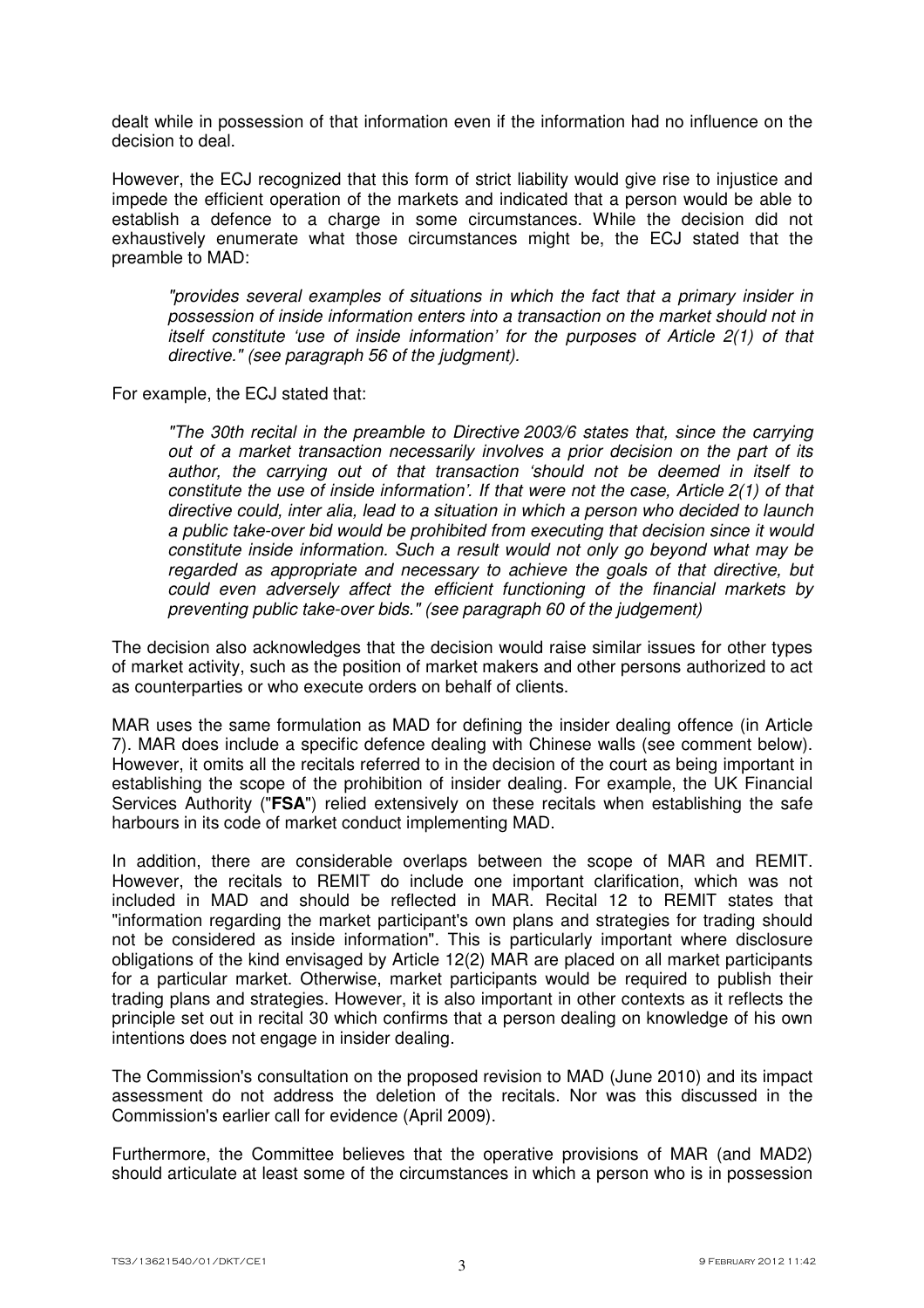of inside information should not be regarded as contravening the prohibition on insider dealing. In this regard, the Committee endorses the recommendations in the report of the Financial Markets Law Committee "Analysis of uncertainty around the insider dealing offence under the Market Abuse Directive arising from the judgment of the ECJ in Spector Photo Group NV v CBFA" (November 2010)<sup>3</sup>. In particular, that report recommended that, if the revision of MAD did not reverse the decision in Spector, it should at least partially codify its application by making clear that there are a number of specific circumstances where a person who has inside information should not be regarded as using that information by entering into transactions. This could be accomplished either by setting out all the substantive limitations on the scope of the prohibition in the Level 1 measure or by empowering the Commission to adopt delegated acts specifying these limitations.

### *Recommendations:*

a) The text of MAR should be amended to include recitals equivalent to the following recitals in MAD:

Recital 18 last sentence: market makers, principal traders and persons authorized to execute orders on behalf of others

Recital 29 – takeovers

Recital 30 – dealing on own intentions

Recital 31 – research

b) The text of MAR should also be amended to include a recital equivalent to the relevant passage from recital 12 REMIT.

c) In addition, the text of MAR should be amended to include substantive provisions addressing the uncertainties resulting from the Spector decision in line with the recommendations of the Financial Markets Law Committee.

d) Similar issues arise in relation to the criminal offences under MAD2. These should be dealt with by limiting the scope of MAD2 in the manner discussed in section 5 below.

e) As noted below, the Commission should also have power to adopt delegated acts to specify further the definitions of insider dealing and market manipulation so that it can elaborate these defences in a way that gives greater legal certainty, to the extent that these issues are not addressed in the Regulation itself (and in MAD2).

# **2. Article 2(1) MAR – extension of scope to MTFs and OTFs**

The legislative proposal would extend the scope of the insider dealing and market manipulation rules in MAR to any financial instrument admitted to trading on a MTF or OTF. The UK's super-equivalent provisions already extend the scope of its market abuse rules to cover certain prescribed MTFs (those operated by exchanges such as AIM) but even the UK has not sought to extend these rules to cover all MTFs.

<sup>&</sup>lt;sup>3</sup> Available at: http://www.fmlc.org/papers/Issue154ReportDec10.pdf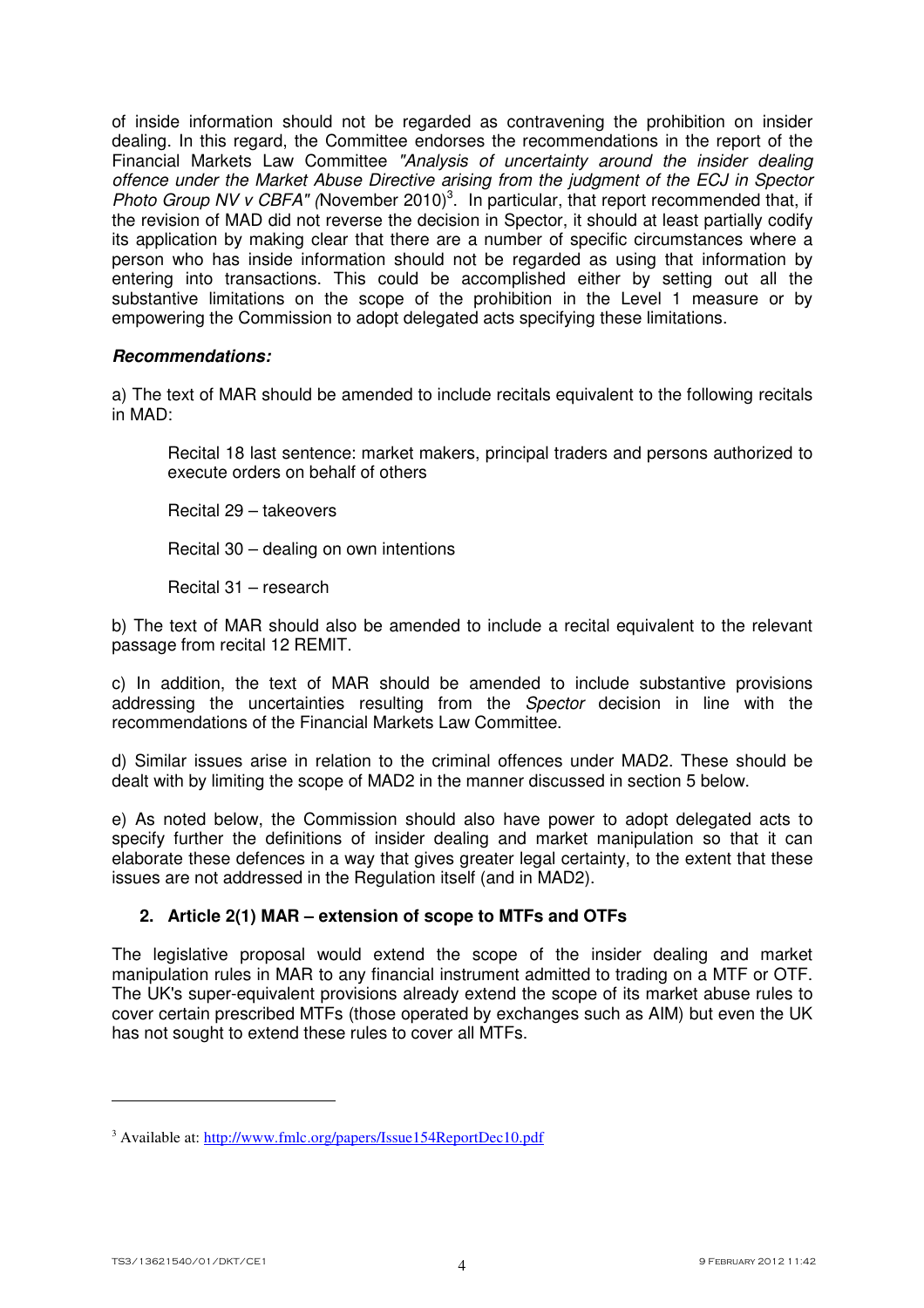Extending the scope of market abuse rules to cover instruments admitted to trading on any MTF or OTF creates a significant legal certainty issue for market participants. Since MAD was introduced the range of regulated markets (and instruments traded on them) has significantly increased. Even today, there is no practical means for market participants readily to identify which instruments are currently traded on regulated markets and it cannot be said with any confidence that it is actually possible to identify all the instruments so traded.

However, the problem will be vastly exacerbated by the extension of these rules to cover any MTF or OTF operated anywhere in the EU. Even if ESMA were given additional powers to gather information from trading venues, it may not be practical for ESMA to create and publish a list of all instruments traded that is accurate in real time, since some venues may admit instruments by class or by general characteristics (e.g. all securities included in certain indexes for third country stock markets). This legal certainty issue will be made more difficult by the fact that increasingly many OTC instruments, such as private derivatives contracts will be traded on OTFs (or MTFs) and these may be defined in ways that mean that it is difficult to identify when trading outside the OTF (or MTF) is covered by the market abuse rules. In some cases it is likely that it is the participants (not the OTF operator) that will decide the specific instruments traded on an OTF, within overall generic classes specified by the OTF operator.

The scope issues are also made more acute by the fact that MAR will also apply to:

- trading in instruments not admitted to trading on a trading venue but whose value depends on instruments which are so admitted (Article  $2(2)$  – see below as to concerns about the scope of this provision); and
- behaviour relating to financial instruments and spot commodity contracts not admitted to trading but where the behaviour is likely to have an effect on instruments admitted to trading (Article 2(3)).

Therefore, market participants will find it very difficult ever to identify when their behaviour is covered by MAR, but they will be strictly liable for contraventions of MAR whether or not they knew or could have known that their conduct was within the scope of the Regulation. If the provisions defining the scope of MAR are to have any substance, it must be possible for market participants to identify which instruments are covered by the Regulation. It is against the most basic concepts of justice to make conduct punishable but not to define the boundary between punishable and legitimate behaviour in a way which enables those affected to determine on which side of the boundary their conduct falls.

In addition, the extension of scope will mean that MAR will impose insider dealing restrictions on markets where no-one is subject to any duties of disclosure and where the market participants almost inevitably have differing information. In those cases, the function of the market is to reflect that information through the price formation process. For example, producers and users trading in commodities and commodity derivatives would not in the normal course disclose information about their own business (such as factors that would affect their supply of or demand for commodities) and indeed if they did so it could be extremely damaging for them. Applying insider dealing concepts that are appropriate for listed equities to such markets could in effect prohibit producers and users of commodities from using those markets for hedging purposes (see also below).

In general, it is also concerning that an operator of OTF should be able to subject market participants to insider dealing and market manipulation rules simply because it is to the operator's private advantage to admit a particular instrument to trading on its OTF, especially where its decision affects market participants trading that instrument outside the OTF. Even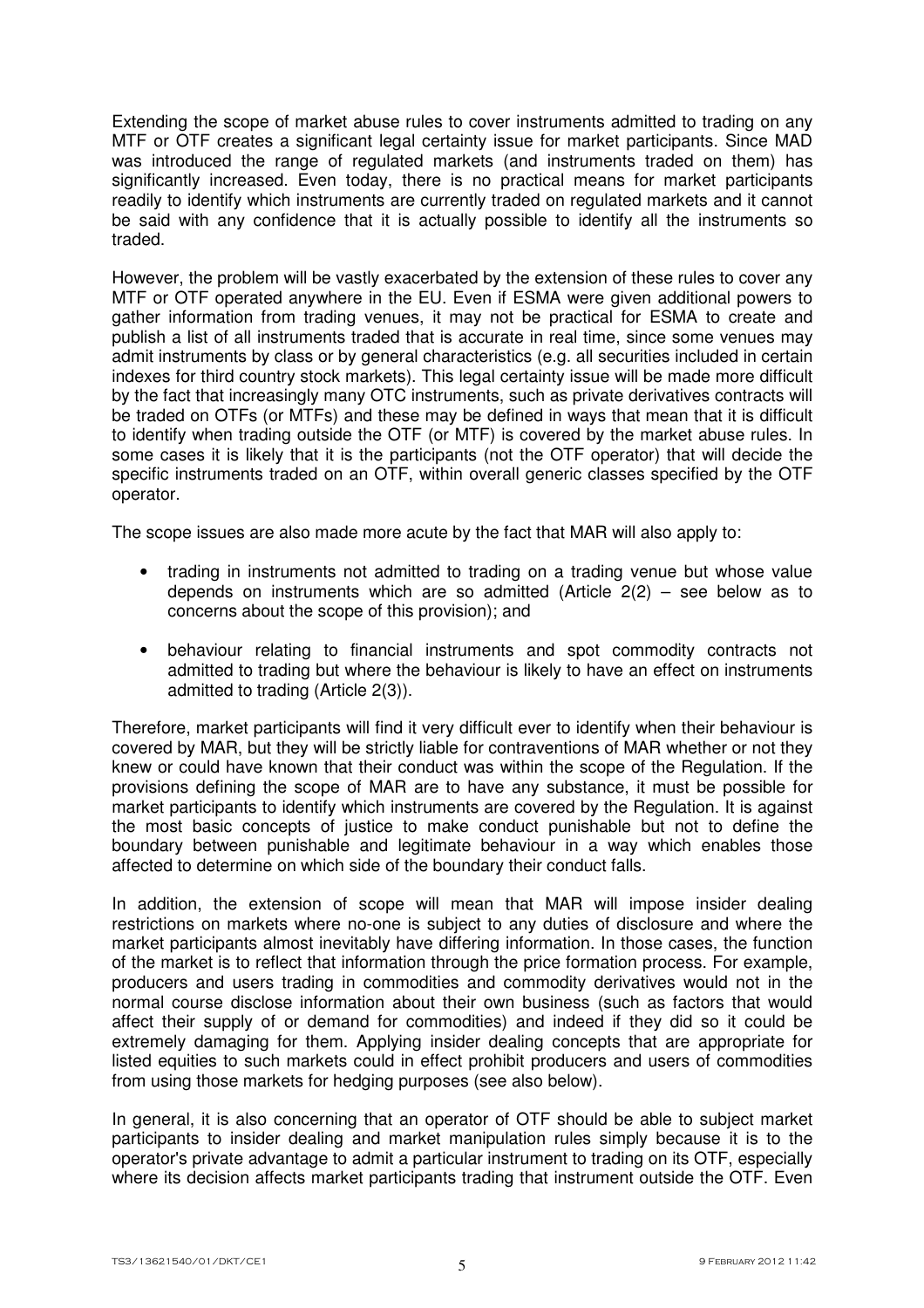under the proposed revisions to the Markets in Financial Instruments Directive, regulated markets will still be subject to more stringent rules as regards admission of instruments to trading (and in practice greater scrutiny and oversight) and admission to trading on a regulated market carries with it other consequences (e.g. under prospectus and transparency legislation) which gives it a public character and makes it more appropriate to impose consequences on other market participants (and more predictable that this will be the case). This is reinforced by the fact that regulated markets are in principle markets that are open, directly or indirectly, to a wider class of market participants, while operators of OTFs will have greater ability to restrict access to their facilities. Furthermore, it is not necessary to apply insider dealing or market manipulation laws to protect users of the OTF anymore than it is necessary to protect parties trading over-the-counter in other instruments that fall outside of the scope of MAR. They benefit from the same customer protections, including protection against front running, as apply under the Markets in Financial Instruments Directive (MiFID) to other clients of investment firms.

Furthermore, the extension of the scope of EU rules in this way vastly increases the extraterritorial nature of EU regulation. EU insider dealing and market manipulation rules would apply to anyone anywhere in the world transacting business exclusively with other non-EU persons (or on non-EU markets) in particular instruments, simply because an EU investment firm has also chosen to trade the same instrument on an EU MTF or OTF. This would be the case even if the non-EU market is the primary market for that instrument and even if the behaviour outside the EU has no effect on EU markets (see Article 2(4)), which raises issues as to its consistency with international law. To some extent these same issues exist today under MAD but the impact is increased by the expansion of the scope of the rules. In contrast, the proposed short selling regulation will limit the extraterritorial scope of its application in cases where the primary trading venue is outside the EU.

The extension of scope also increases the likelihood of there being overlapping enforcement responsibilities within the EU. The competent authority of any jurisdiction in which a regulated market, MTF or OTF is located can claim extraterritorial jurisdiction over conduct anywhere in the EU relating to instruments traded on a venue in its territory (Article 16). Again, this issue arises today under MAD but its impact is increased by the expansion of scope.

The Commission's consultation did not address the possibility that the scope of insider dealing rules could be extended to trading facilities other than MTFs. The impact assessment acknowledges that the proposed extension of scope to OTFs could cause legal uncertainty, but does not address the specific concerns discussed above. The assessment does suggest that legal uncertainty could be addressed "by calibrating the application of MAD, depending on the type of instrument, so that it applies in a proportionate manner". However, the legislative proposal contains no such calibration.

#### *Recommendations:*

a) MAR should restrict its scope to instruments admitted to trading on regulated markets and MTFs designated by ESMA on the basis of criteria specified in the Regulation (or though implementing measures). Those criteria should include criteria designed to identify those markets which are significant to the price formation process in particular instruments, where the process regarding admission to trading meets the most stringent standards and where there is adequate transparency as to which instruments are traded on those markets.

b) In any event, the Regulation should put in place provisions that will require ESMA to prepare and publish an up to date list of instruments that are admitted to trading on relevant trading venues and ensure that market participants who rely on this list benefit from a safe harbour.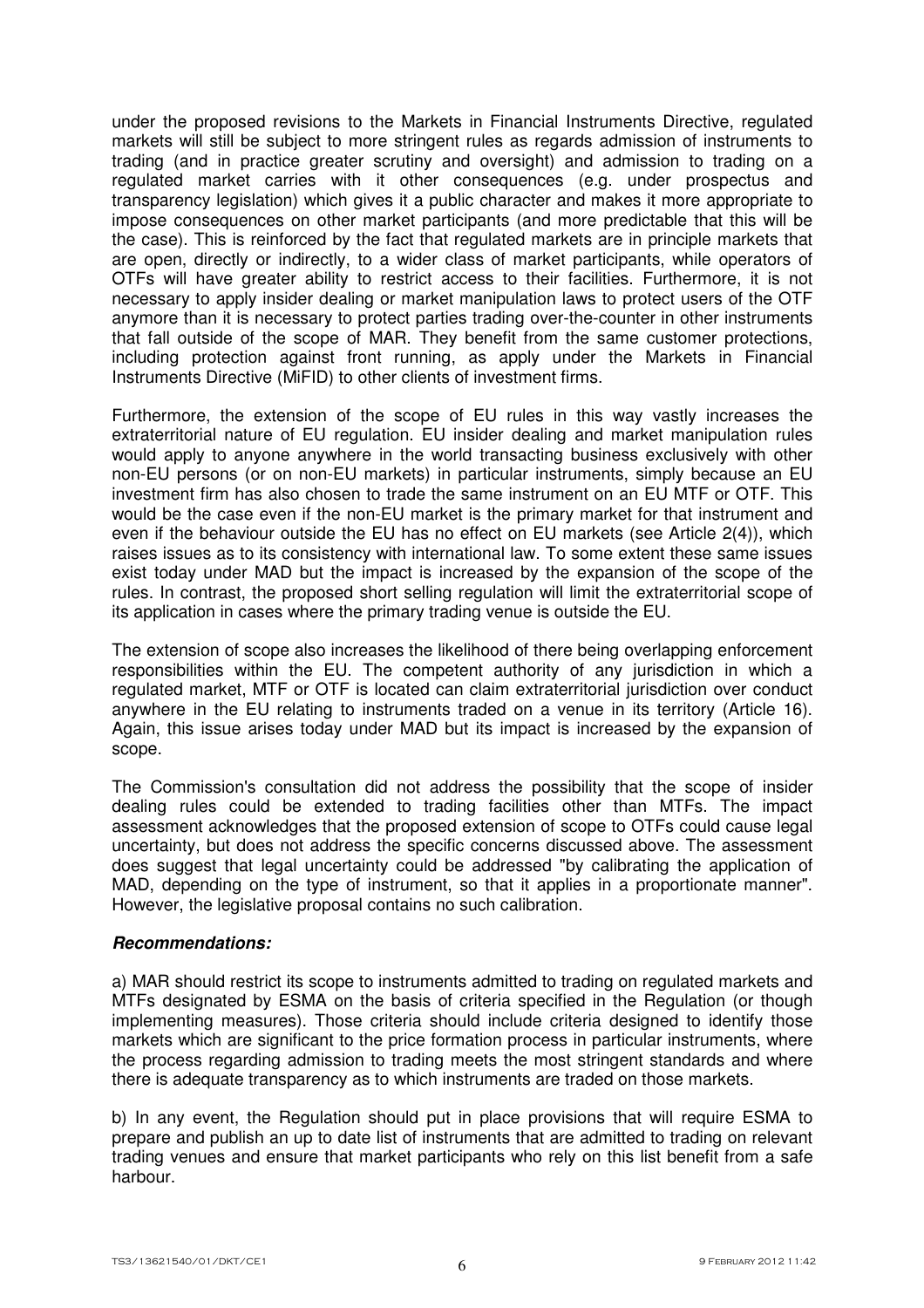c) We also recommend that further consideration should be given to the extraterritorial scope of the insider dealing and market manipulation provisions in MAR and MAD2 (see below as to the territorial application of other provisions).

# **3. Article 6(1)(e) and (3) MAR – "relevant information" as inside information**

MAR makes at least two major changes to the current definition of inside information under MAD.

- First, Article 6(1)(e) introduces a free standing category of inside information, which is neither "precise" nor "price sensitive", but which is simply treated as inside information by virtue of the application of a reasonable investor test, i.e. information is inside information if a reasonable investor would regard it as "relevant" when deciding the terms of a transaction.
- Secondly, Article 6(3) states that the concept of a "significant effect on price" used in Article 6(1)(a) to (d) shall mean information that a "reasonable investor would be likely to use as part of the basis of his investment decision" (which is itself another form of the reasonable investor test).

Both of these changes have the result of elevating the reasonable investor test so that it supplants the concept of "a significant effect on price". This is a significant change from the current position under MAD. The current position is reflected in the following statement which appeared in the paper published by the Committee of European Securities Regulators ("**CESR**") in July 2007 (paper 06-562b):

"The 'reasonable investor' test set out above assists in determining the type of information to be taken into account for the purposes of the 'significant price effect' criterion. In this context it should be noted Article 17.2 of MAD makes clear that implementing measures do not modify the essential provisions of the Level 1 Directive."

The CESR paper then goes on, correctly, to assess how the likelihood of a significant effect on price should be assessed in this context. Therefore, in MAD the "reasonable investor test was intended to supplement and not replace the "significant price effect" test. Indeed a Level 2 measure could not change the substantive effect of a Level 1 measure. In this way, the reasonable investor test provides a useful threshold filter so that it is not necessary to consider the price sensitivity of information which would only be regarded as important by capricious or specially situated investors (although recent UK enforcement decisions<sup>4</sup> and a recent Upper Tribunal decision<sup>5</sup> indicate that the FSA and the Upper Tribunal disagree with the CESR guidance based on the UK implementation of MAD.)

It might be thought that the proposed Article 6(3) merely restates the current position under MAD (because the words are the same as the implementing directive under MAD). However, Article 6(3) would now be part of the primary regulation, not merely part of an implementing directive. Therefore, it would be capable of modifying the essential provisions of Article  $6(1)(a)$  to (d) so that the reasonable investor test in Article  $6(3)$  completely supplants the price sensitivity test set out in Article 6(1)(a) to (d) (although it is difficult to see how the

<sup>4</sup> See e.g. Photo-Me International plc (21 June 2010), available at: http://www.fsa.gov.uk/pubs/final/photo\_me.pdf

<sup>5</sup> Massey v FSA (Upper Tribunal (Tax and Chancery Chamber) Financial Services, FIN/2009/0024, 2 February 2011), available at: http://www.tribunals.gov.uk/financeandtax/Documents/decisions/DavidMassey\_v\_FSA.pdf.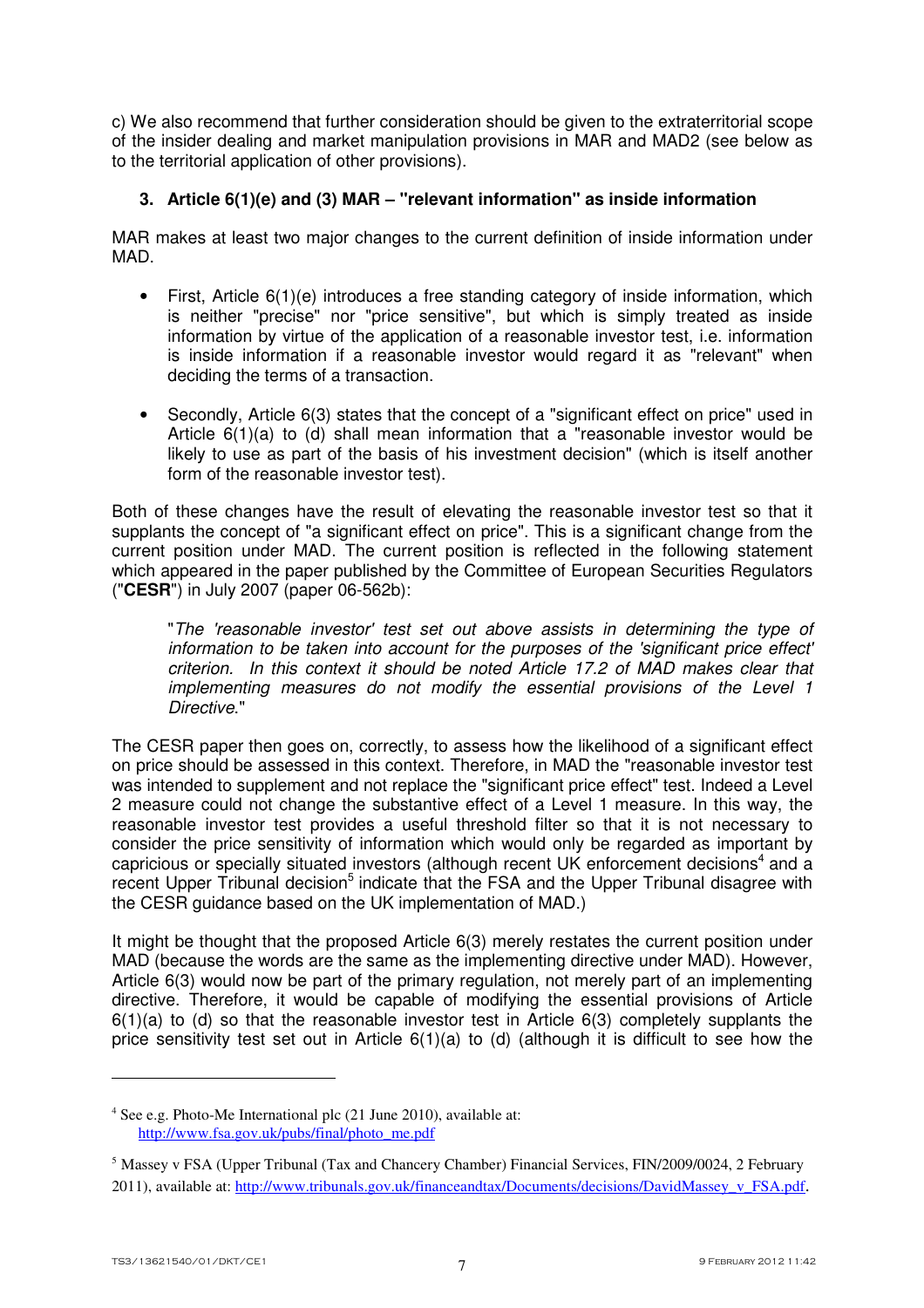requirement to dispense with price sensitivity can be reconciled with the requirements of Article 6(2) which contemplates that an effect on price - albeit not a significant one - is an element in deciding when information is precise).

In any event, proposed Article  $6(1)(e)$  is even more radical because it would also dispense with any requirement that the information in question is precise and clearly and explicitly discards any requirement that the information be price sensitive. It would be enough that a reasonable investor would regard that information as "relevant" when deciding the terms of a transaction.

These changes are significant and put firms and individuals in an invidious position if they know any significant information that is not demonstrably already in the public domain. Almost any non-public information could be considered to be the type of information which would be taken into account by a reasonable investor (even, possibly, when that information is merely affirmative of market expectations). The changes leave firms and individuals in a permanent state of peril; their conduct will be judged with hindsight against an imprecise ambiguous test. As a result it is very difficult to see how they could have adequate systems to monitor or detect market abuse of this kind.

For example:

- directors would have significant difficulty ever exercising share options because they always have unpublished information that is likely to be relevant to the formation of an investment decision even if it is not price-sensitive in any way;
- investors will be deterred from engaging with management of an issuer by the concern that they will receive unannounced information that might be considered "relevant" and will thus bar them from dealing in the company's securities (it is unlikely that an investor would be willing to engage with management if the investor considered that it would not be able to receive information that it considers "relevant");
- commodity producers and users would have significant difficulty ever trading in commodity derivatives to hedge their risks since they will inevitably always have unpublished information that is relevant to investors but which they are not required to announce;
- it is also unclear how companies could ever maintain the insider lists required by Article 13 MAR – companies would have to identify all the information that is potentially inside information of this kind (despite its lack of precision) and the persons that have access to that information, without the comfort that the disclosure of this information will terminate the obligation.

It might be thought that the proposal broadly corresponds to the UK's "super-equivalent" market abuse regime in section 118(4) of the Financial Services and Markets Act 2000 ("**FSMA**"). It does not. It is true that the UK's super-equivalent regime is capable of applying to behaviour based on information which is "relevant" but not price sensitive. However, the UK regime does not impose an absolute bar on trading on or disclosing such information. It only imposes sanctions for behaviour on the basis of such information where the reasonable regular market user would consider the behaviour unacceptable. In this regard, it is notable that the FSA's post-MAD Code of Market Conduct only asserts that trading and disclosure based on relevant information is (in its opinion) market abuse if it "relates to matters which a regular user would reasonably expect to be disclosed to users of the particular prescribed market" (MAR 1.5.2E in the FSA's Code of Market Conduct). For listed companies, only information that is price sensitive is disclosable under the FSA's disclosure and transparency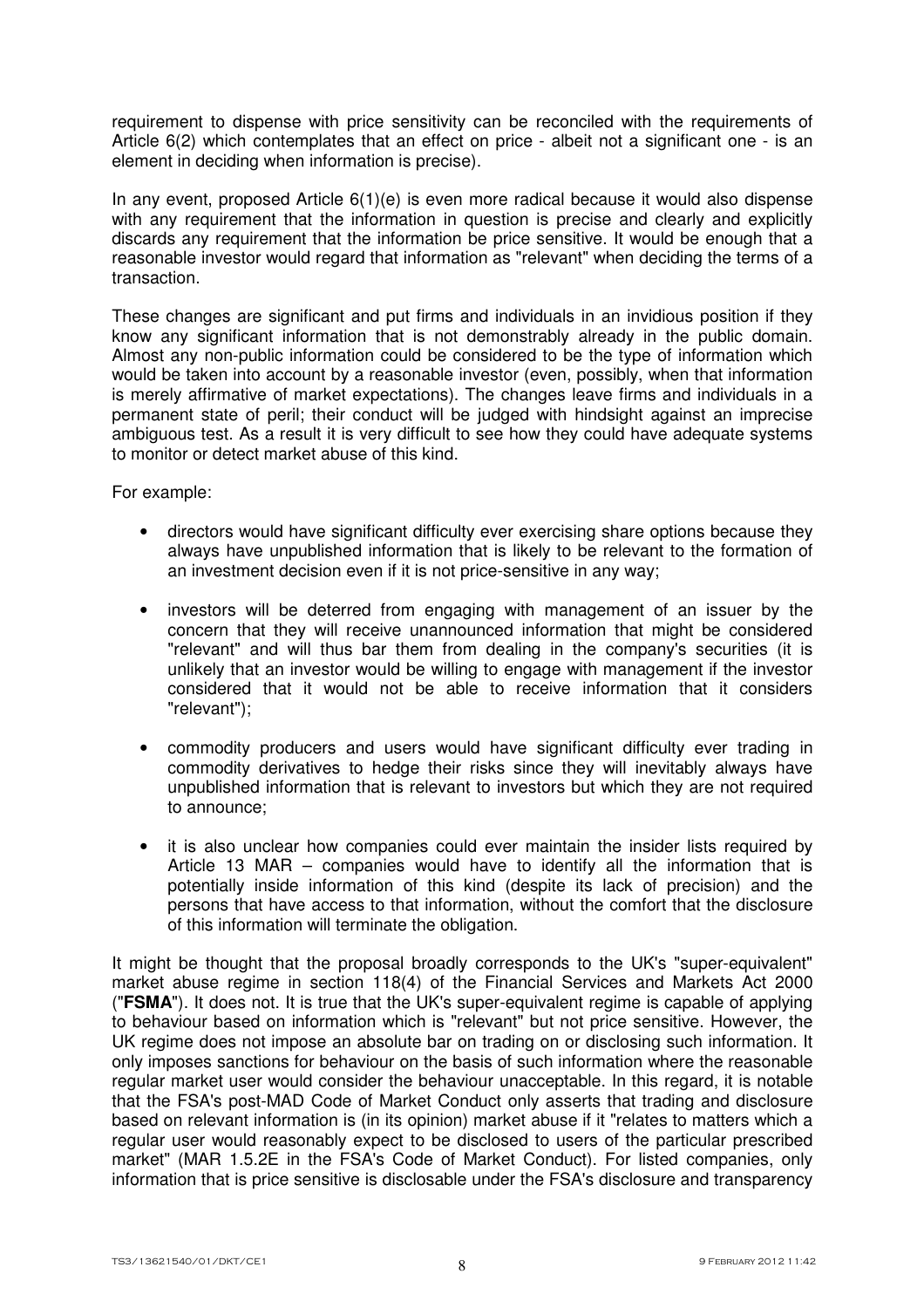rules implementing MAD $<sup>6</sup>$  (although again the FSA appears to have moved away from</sup> CESR's interpretation in applying the disclosure obligations). It is true that the Code is not exhaustive. However, proposed Article 6(1)(e) would prohibit all trading on or disclosure of such information regardless of the disclosability of such information or any other factor.

This issue is exacerbated by the limited explicit defences in MAR and the *Spector* case which presumes "trading in possession" of inside information to be insider dealing. While Spector does suggest that there may be legislatively unarticulated defences that could be used in some cases, as we mentioned, the absence of key recitals that existed in MAD undermines any comfort that might be derived from that suggestion. It is also exacerbated by the fact that under MAR, analysts, investors and other persons who acquire information in the course of their employment or profession can be fined if they act on the information, even if they did not know and could in no way ever have known that the information was inside information (Article 7(5)(c) MAR).

The exclusion of Article 6(1)(e) information from the disclosure obligations in Article 12 of MAR does not assist greatly. In the first place, Article 6(3) results in the reasonable investor test supplanting the price sensitivity test, which in itself puts issuers in a very difficult situation when they have to determine what they need to announce (similar to the confusion that has been caused by the FSA's shift of approach to the application of the disclosure rules). Secondly, those in possession of relevant information are still effectively precluded from dealing unless they disclose the information – so it effectively forces an overly extensive approach to disclosure nevertheless. For example, as already noted above, this provision is likely to have a chilling effect on investors' willingness to engage with the management of issuers, as the disclosure by management of any "relevant" information to the investor (e.g. by way of "colour" on already published information) might result in the investors being barred from dealing in the issuer's securities (without the issuer being under any corresponding obligation to disclose the information in order to bring those dealing restrictions to an end).

Similarly, recitals (11) and (12) in MAR are helpful but do not resolve the issue of whether information must or must not be price sensitive. The examples in recital (14) of information that is intended to be covered by Article  $6(1)(e)$  mostly relate to matters which are in the course of negotiation. Thus, they would in any event qualify as inside information once they indicate facts that may reasonably be expected to occur if the information is price sensitive. While an issuer would often have legitimate grounds for delaying announcements of such matters, any dealings on information where there is a delay in announcement is already covered by the regime, without extending the definition of inside information in this way.

This extension of the definition of inside information is not discussed at all in the Commission's consultation or impact assessment. Indeed, the Commission stated in its earlier call for evidence that "there does not seem to be a need to revise the concepts used to define inside information for MAD purposes".

# *Recommendations:*

a) Article 6(1)(e) should be deleted or, if it is retained in any form, it should only be on the basis that it is restricted to a much narrower class of information which is significant in relation to price. In addition:

<sup>&</sup>lt;sup>6</sup> In addition, a limited volume of other information is required to be disclosed under the UK Listing Rules, which may or may not be price sensitive depending on the circumstances (see LR9 of the Listing Rules).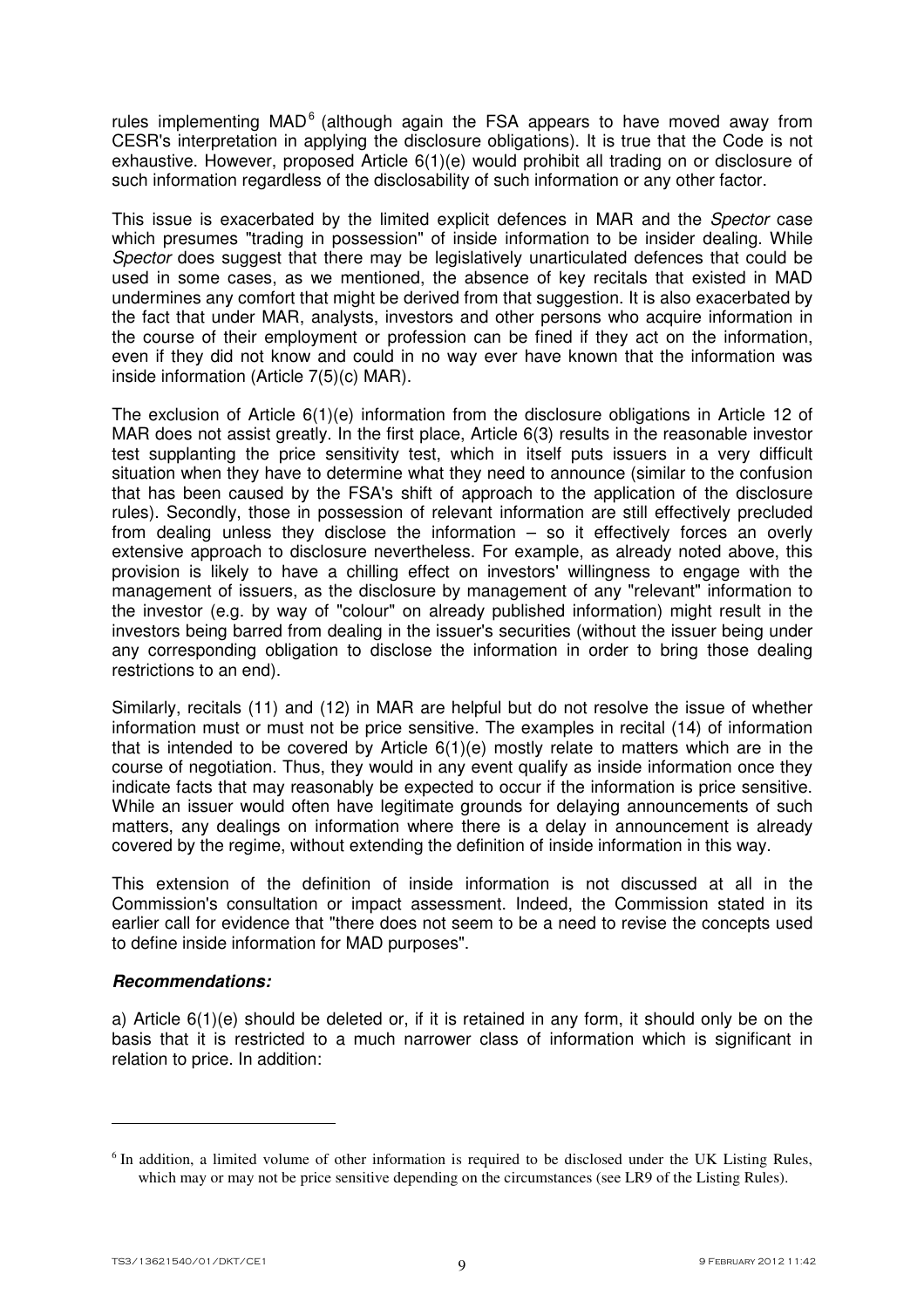- MAR should only prohibit a person from dealing on the basis of that information if he knew or ought to have known that the information was inside information (amending Article 7(5)); and
- the extended class of inside information should not be treated as inside information for the purposes of the criminal offences in MAD2.

b) MAR should also make clear that Article 6(3) merely supplements Article 6(1)(a) to (d) (so that information must be precise, price sensitive and relevant). This is broadly the approach taken in REMIT.

### **4. Article 6(1)(b) MAR – definition of inside information in relation to commodity derivatives**

The current Directive treats a very limited class of information as inside information in relation to commodity derivatives. Under MAD, it is not necessary that information be price sensitive to qualify as inside information in relation commodity derivatives. However, information is inside information in relation to commodity derivatives only if:

- the information is precise;
- the information is not public;
- the information is information which users of derivatives markets would expect to receive (this concept is defined in Article 4 of implementing Directive 2004/72/EC to cover information routinely made available to market users or which is required to be disclosed in accordance with legal or regulatory provisions, market rules, contracts or customs on the relevant market); and
- those users would expect to receive that information "in accordance with accepted market practices on those markets" (second paragraph of Article 1(1) MAD).

The Market Abuse Directive defines "accepted market practices" quite narrowly, as practices reasonably expected and that are accepted by a national competent authority in accordance with the procedure laid down in implementing Directive 2004/72/EC. We are not aware of any decisions relating to the disclosure of information relating to commodity derivatives being published by a competent authority under that procedure, suggesting that no competent authority has yet accepted any practices as qualifying for that purpose.

In contrast, MAR extends the definition of inside information in relation to commodity derivatives to cover any price sensitive information, whether or not disclosable on derivatives or other markets. In addition, it also appears to extend the definition of inside information to cover all disclosable information, even if it is not precise or price sensitive (by virtue of the wording beginning "notably…"). In particular, some of the information required to be disclosed may not be price sensitive (or even relevant to investors in the sense contemplated by Article 6(3) or 6(1)(e)).

With the exception of wholesale energy products covered by REMIT, there is no general disclosure obligation that requires the disclosure of inside information relating to commodity derivatives. Nor is it conceivable that any such obligation could be imposed given the variety of possible underlying commodities and the global nature of the markets (which means that many relevant market participants are outside the EU and beyond the scope of any disclosure requirement). As a result, it is almost inevitable that producers and users of commodities have differing information. In these circumstances, the function of the market is to reflect that information through the price formation process. Applying insider dealing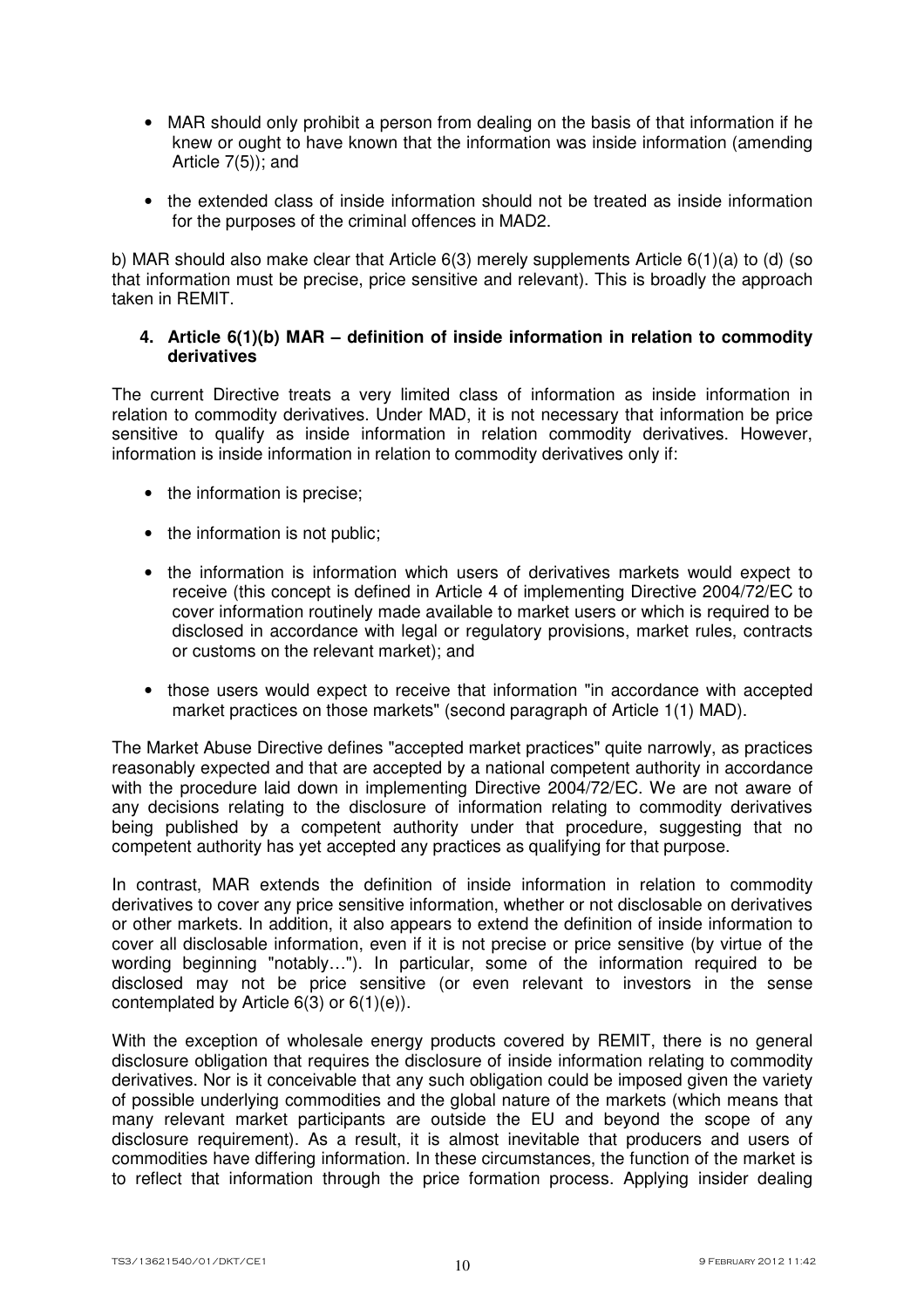concepts that are appropriate for listed equities to such markets could in effect prohibit any producer/user of commodities from using those markets for hedging purposes.

Regulators have long recognized that there are differences between commodity derivatives and securities markets that justify different approaches to the regulation of misuse of information. In particular, while the recent IOSCO report on the regulation and supervision of commodity derivatives<sup>7</sup> emphasised the importance of powers to sanction "misuse of information", it stated that this was:

"not intended to imply the application to listed commodity derivatives of insider trading principles that have been developed for securities. Regarding commodity derivatives, the focus in many jurisdictions has been on preventing the disclosure of information by exchange officials and government employees with access to certain information generated by virtue of their positions that is normally expected to remain confidential. Accordingly, misuse of information policies should take into account the functional differences between, and the relevant jurisdiction's statutory treatment of, securities and commodity derivatives."

Similar issues also arise in relation to other derivatives and financial instruments where the disclosure obligations in Article 12 do not apply to the derivative or its underlying security. For example, many of these issues arise in relation to listed derivatives on the underlyings to which Section C.10 of Annex I MiFID apply, e.g. derivatives on freight rates, weather derivatives, real estate prices, etc. In addition, similar issues arise in relation to some financial derivatives where there is no underlying issuer of a security rates e.g. listed derivatives on interest rates, foreign exchange rates, etc. Therefore, any specialized definition of inside information should apply more broadly to cover these additional classes of derivatives, as well as commodity derivatives as such.

#### *Recommendations:*

a) MAR should define inside information in relation to commodity derivatives and other similar financial instruments to mean "disclosable" information of the kind referred to in Article 4 of Directive 2004/72/EC implementing MAD. However, it should also limit the scope of the definition so that it only covers information that is itself precise and price sensitive. This would be a preferable way of addressing the uncertainties with respect to the current definition than simply removing the disclosability criterion altogether.

b) This specialized definition of inside information should apply to all financial instruments other than:

- those financial instruments where the issuer is subject to an obligation of disclosure under Article 12 MAR (and financial instruments whose value depends on those financial instruments within Article 2(2) MAR – see below);
- emissions allowances (if market participants are subject to a duty of disclosure under Article 12).

At the very least, it should apply to "commodity derivatives" as defined in the proposed Regulation on Markets in Financial Instruments (MiFIR) which also covers instruments

<sup>7</sup> FR07/11 *Principles for the Regulation and Supervision of Commodity Derivatives Markets*, Report of the Technical Committee of IOSCO (September 2011) available at: http://www.iosco.org/library/pubdocs/pdf/IOSCOPD358.pdf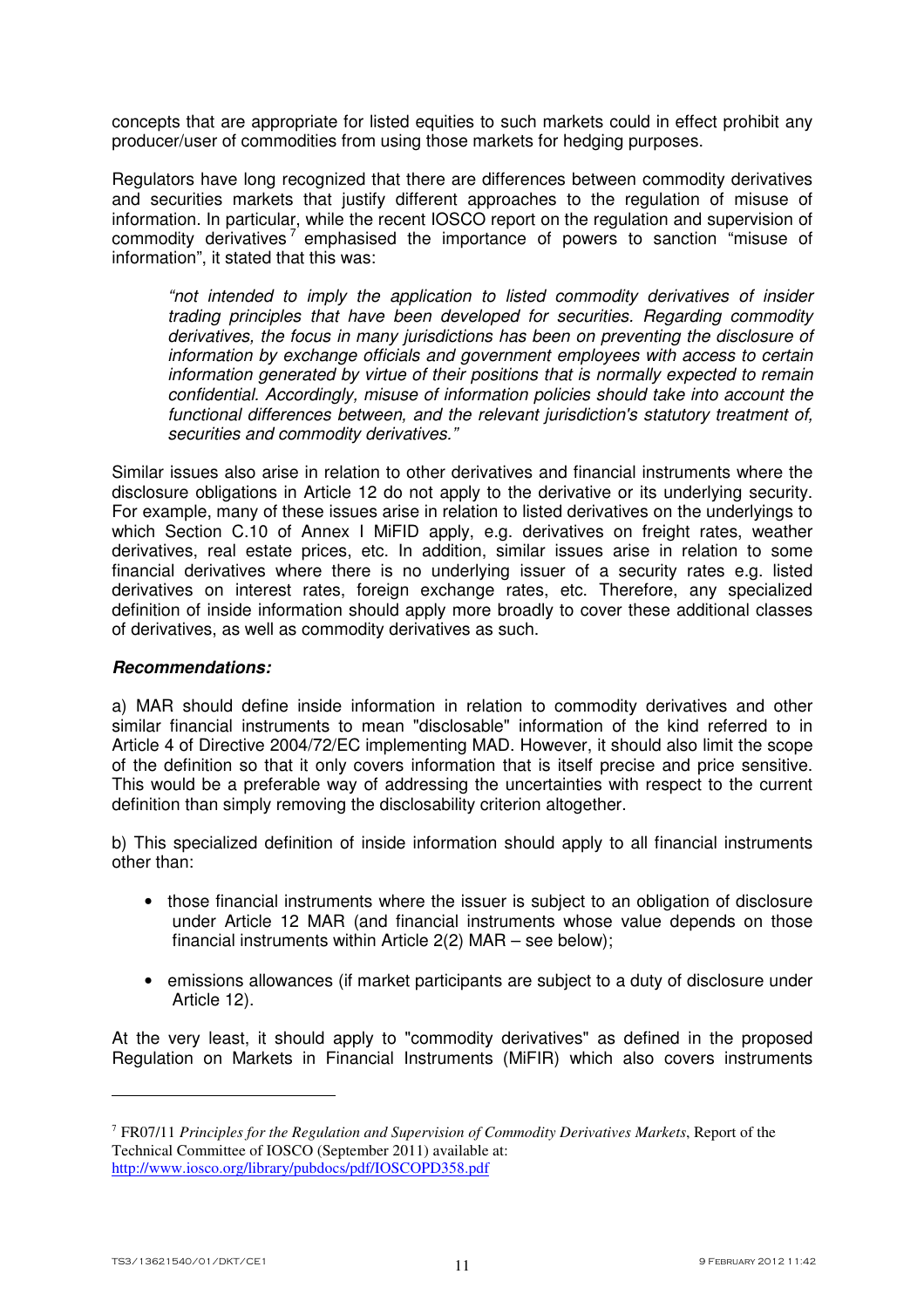covered by Section C.10 of the proposed restated Markets in Financial Instruments Directive (MiFID2).

d) It will be important not to undermine the specialized definition of inside information through any extended definition of inside information in Article 6(1)(e).

e) In any event, it should be made clear that no information is inside information in relation to commodity derivatives unless it is precise and price sensitive.

If there was still a strong public policy case for expanding the scope of inside information, it could then be achieved by further sectoral action to increase the scope of disclosure in underlying commodity markets, although there would be issues about the extent to which it is possible to impose these obligations extraterritorially.

### **5. MAD2 – scope**

The proposed directive applies insider dealing and market manipulation rules to all financial instruments, regardless of whether they are admitted to trading on a trading venue. For example, this would have the result of imposing insider dealing sanctions on a wide variety of transactions where no such requirements currently apply and where there are no disclosure requirements which ensure that parties have equality of information. For example, they would apply to M&A transactions in shares in unlisted private companies, even if the parties have accepted that they may have differential information. Similar issues would apply to sales of private funds, OTC derivatives and other transactions in financial instruments that are not on public markets. In contrast, the UK Criminal Justice Act only covers securities that are traded on relevant public markets (and derivatives on those securities).

It would also mean that conduct was criminal under MAD2 even though it falls outside the scope of MAR. This is inconsistent with the stated objective of MAD2 which is to impose criminal sanctions on the most serious breaches of MAR.

This also appears to be inconsistent with the Treaty basis for MAD2. MAD2 is proposed under Article 83(2) TFEU, which provides that:

"If the approximation of criminal laws and regulations of the Member States proves essential to ensure the effective implementation of a Union policy *in an area which has been subject to harmonisation measures*, directives may establish minimum rules with regard to the definition of criminal offences and sanctions *in the area concerned*." (emphasis added)

As drafted, MAD2 would harmonise criminal sanctions in areas which have not been the subject of harmonization measures, i.e. those areas which fall outside the scope of MAR.

Similar issues arise where insider dealing or market manipulation benefits from a defence under or limitation of the application of MAR, e.g. under Article 7(7) or (8) or the defences referred to in section 1 above.

#### *Recommendations:*

a) The scope of MAD2 should be aligned with the scope of MAR. Article 1 MAD2 should state that the Directive only applies to financial instruments and conduct within the scope specified in Article 2 MAR.

b) In addition, MAD2 should make clear that it only requires Member States to ensure that conduct is a criminal offence where that conduct is prohibited by MAR. This would ensure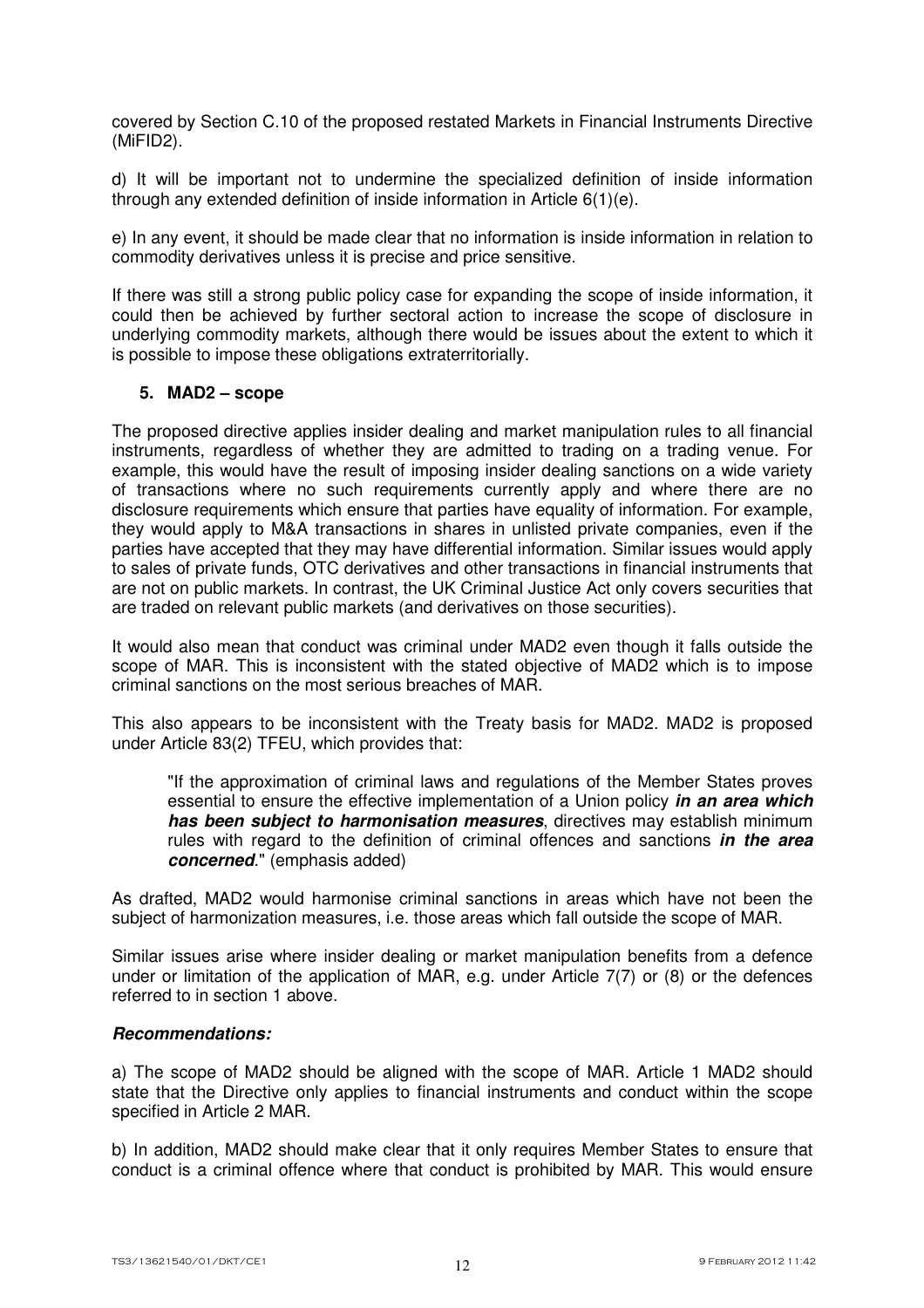that where there are defences in, or limitations on the application of, MAR these also apply to the criminal offences under MAD2.

c) However, it would be inappropriate to mandate an unlimited extraterritorial scope of the kind specified in Article 2(4) MAR in the context of criminal sanctions. There should be a defined territorial scope which limits the extraterritorial impact within and outside the EU of a Member State's criminal regime. We would recommend that the criminal offence of insider dealing should be limited to conduct taking place in the Member State concerned (including transactions executed in a market in that Member State or entered into with a counterparty in that Member State) and the criminal offence of market manipulation should only apply to conduct having an effect on a market in the Member State concerned. The existing corresponding criminal offences in the UK have a more limited territorial scope than the administrative regime implementing MAD (see the Criminal Justice Act 1993 and s. 397 FSMA).

# **6. MAD2 – intentionality**

The proposed directive requires that it be a criminal offence "intentionally" to engage in insider dealing. However, it is unclear what intentionality means in this context. For example, a person may intend to deal in securities but not know that the information he possesses is inside information.

Similarly, it is proposed that the "intentional" dissemination of false or misleading information is an offence (under Article 4(d)). However, a person may intend to disseminate information but not know that the information is false or misleading.

The proposed Article 7 allowing the imposition of liability on legal persons is far too broad. Many persons of no great seniority will have power to represent a legal person in transactions or take decisions on behalf of a legal person.

The provisions of Article 7(2), which allows the imposition of liability on a legal person for failure to supervise also, seems overly broad. These provisions seem more suited to an administrative rather than a criminal regime.

#### *Recommendations:*

a) MAD2 should make clear that a person does not commit the offence of insider dealing in Article 3 unless he also knows that the information in question is inside information.

b) It should also be made clear that a person does not commit the offence relating to the dissemination of information in Article 4(d) unless he also knows that the information is false or misleading.

c) In addition, it should be made clear that only truly price sensitive information is "inside information" for the purposes of the criminal offence. It would be wholly inappropriate to impose criminal liability for use of information covered by Article 6(1)(e) MAR or information that is only inside information because of Article 6(3) MAR.

d) There should be a defence in MAD2 equivalent to Article 7(8) MAR.

e) The scope of corporate liability should be left to national law or at the very least it should be restricted to cases where the persons in question represent the guiding mind and will of the company and are knowingly concerned in the offence.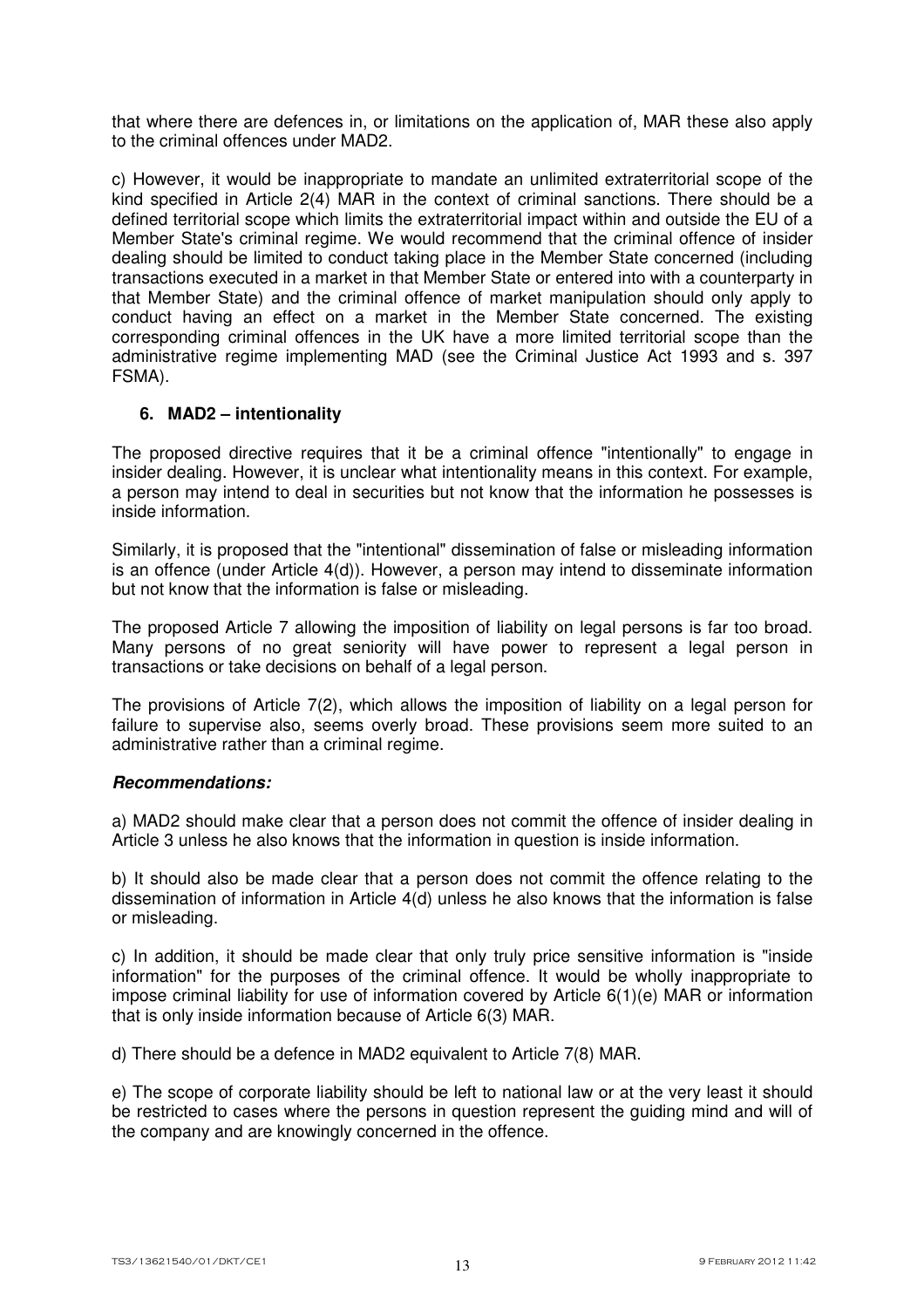f) It should also be made clear that the offences in Article 3, 4 and 5 can only be committed by individuals (or, in cases of corporate liability, through the conduct of individuals), so that it is not necessary to include a defence for reliance on Chinese walls.

Note: It may be desirable to introduce an offence of encouraging/inducing corresponding to Article 7(3) MAR (where the act is done intentionally and with knowledge that the information possessed is inside information). Article 7(3) covers cases where a person who has inside information encourages someone else to deal without disclosing the information. Thus, the person in question may not be inciting insider dealing since the person incited will not engage in insider dealing (since he will never possess the inside information).

# **7. Civil liability and invalidity**

There is a risk that contraventions of MAR would result in civil liability for issuers and market participants under general principles of law relevant to directly applicable EU provisions.<sup>8</sup> This is of particular concern since MAR imposes strict liability, at least on professional market participants and issuers. In contrast, the UK has chosen not to impose direct civil liability for market abuse and only to impose civil liability on issuers for false or misleading statements or delayed disclosure where there is knowledge, recklessness or dishonesty (section 90A FSMA).

The impact assessment does not discuss the possible costs of civil liability for issuers and market participants.

# *Recommendations:*

a) The Regulation should make clear that a contravention of its provisions does not generally invalidate any transaction or render any transaction unenforceable or give rise to a claim for compensation (compare the Parliament text of EMIR which contains similar provisions).

b) The provisions of MAR should generally be enforced by means of the administrative sanctions in Article 24. However, it may be possible to create narrow, clear exceptions to this principle (or as a last resort to allow the matter to continue to be addressed in national law<sup>9</sup>).

# **8. Double jeopardy**

Neither MAR nor MAD2 explains the relationship between the two sanctioning regimes. In particular it is unclear whether a person can be subject to both criminal and administrative penalties for the same conduct. It is also unclear whether there can be parallel criminal and administrative proceedings.

# *Recommendations:*

<sup>8</sup> See e.g. *Antonio Muñoz y Cia SA and Superior Fruiticola SA v Frumar Ltd and Redbridge Produce Marketing Ltd.* (Case C-253/00) available at:http://eurlex.europa.eu/smartapi/cgi/sga\_doc?smartapi!celexplus!prod!CELEXnumdoc&lg=en&numdoc=62000J025 3

<sup>&</sup>lt;sup>9</sup> Compare Recital (69) to Regulation (EC) No 1060/2009 of the European Parliament and of the Council of 16 September 2009 on credit rating agencies which provides *"Without prejudice to the application of Community law, any claim against credit rating agencies in relation to any infringement of the provisions of this Regulation should be made in accordance with the applicable national law on civil liability."*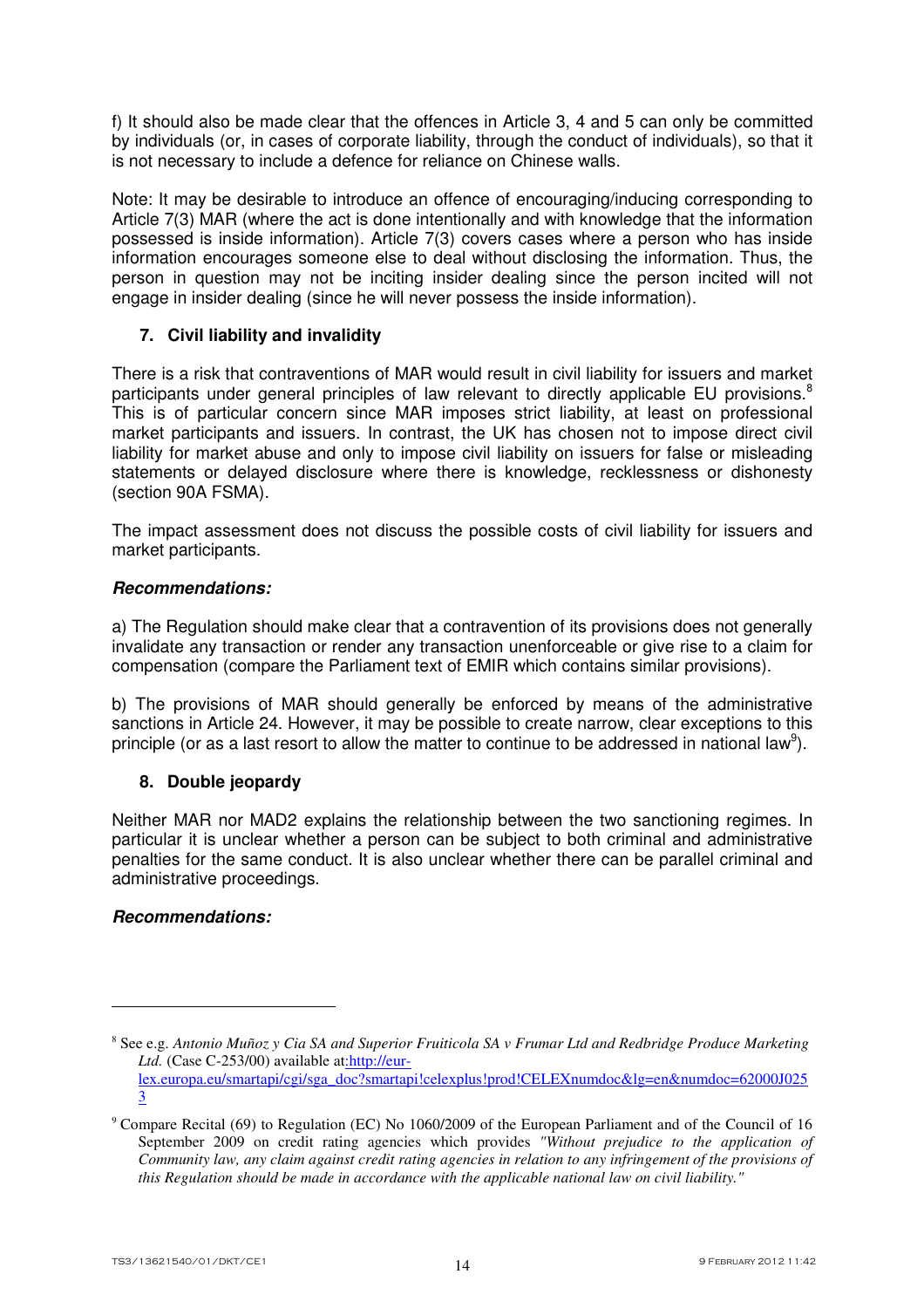a) Article 27 MAR should include provisions which state that, when determining the type of administrative sanctions and measures, the authorities shall also take into account the extent and nature of any criminal sanctions imposed in respect of the breach.

b) In addition, Article 24(2) MAR should be extended to require the competent authorities and the authorities of any Member State responsible for the investigation or prosecution of any criminal offences arising from a breach referred to in Article 25 to cooperate closely to ensure that the administrative and criminal measures and sanctions produce the desired result and to coordinate their action to avoid possible duplication and overlap where the breach may result in both criminal sanctions and administrative measures or sanctions.

### **9. Other issues (references are to MAR unless otherwise stated):**

a) *Level of harmonization.* MAR should be clear as to the level of harmonization e.g. as to whether Member States are required to repeal existing measures implementing MAD and the extent to which Member States can maintain any national measures within the scope of application of MAR (compare Article 4 of the proposed Consumer Rights Directive). For example, it is unclear as to whether Member States are permitted to retain special rules relating to takeovers (compare recital 28 MAD which specifically addressed this).

We note that the Treaty basis for MAD2 only allows the Directive to set minimum rules.

b) *Article 2(2) MAR – application to OTC derivatives*. This provision extends the scope of the insider dealing rules to financial instruments not admitted to trading on a trading venue but whose "value relates to" a financial instrument so admitted (or in relation to credit derivatives, simply a credit derivative that "relates to" an instrument so admitted). This wording differs from Article 9 MAD and other similar provisions in MiFIR (e.g. Article 23(2) MiFIR) which refer to instruments whose value "depends on" a reference instrument.

The current wording of Article 9 MAD is preferable because it suggests a requirement that there be a direct contractual link between the derivative and the underlying instrument. The use of the words "value relates to" suggests that it is simply enough that the value or price of an instrument that is only traded privately or over-thecounter (OTC) is correlated with the value or price of an instrument that is admitted to trading on a trading venue. A test which is simply based on the correlation of prices may, for example, mean that shares in private companies fall within the scope of the insider dealing prohibition simply because their value is correlated with those of listed companies or that a derivative referable to a loan to a company – which is not a financial instrument - would be within the scope solely because the value of the derivative is correlated with that of listed debt.

However, we strongly urge the adoption of wording which explicitly defines the nature of the required link between the OTC instrument and the instrument that is admitted to trading on a trading venue, e.g. by referring to instruments whose subject matter is a relevant financial instrument or instruments whose price or value is expressed by reference to relevant financial instruments. It could be made clear that a credit derivative was covered by the provision where a financial instrument admitted to trading on a relevant venue is a reference obligation or a deliverable obligation or the credit derivative provides for cash settlement by reference to the value of such an instrument.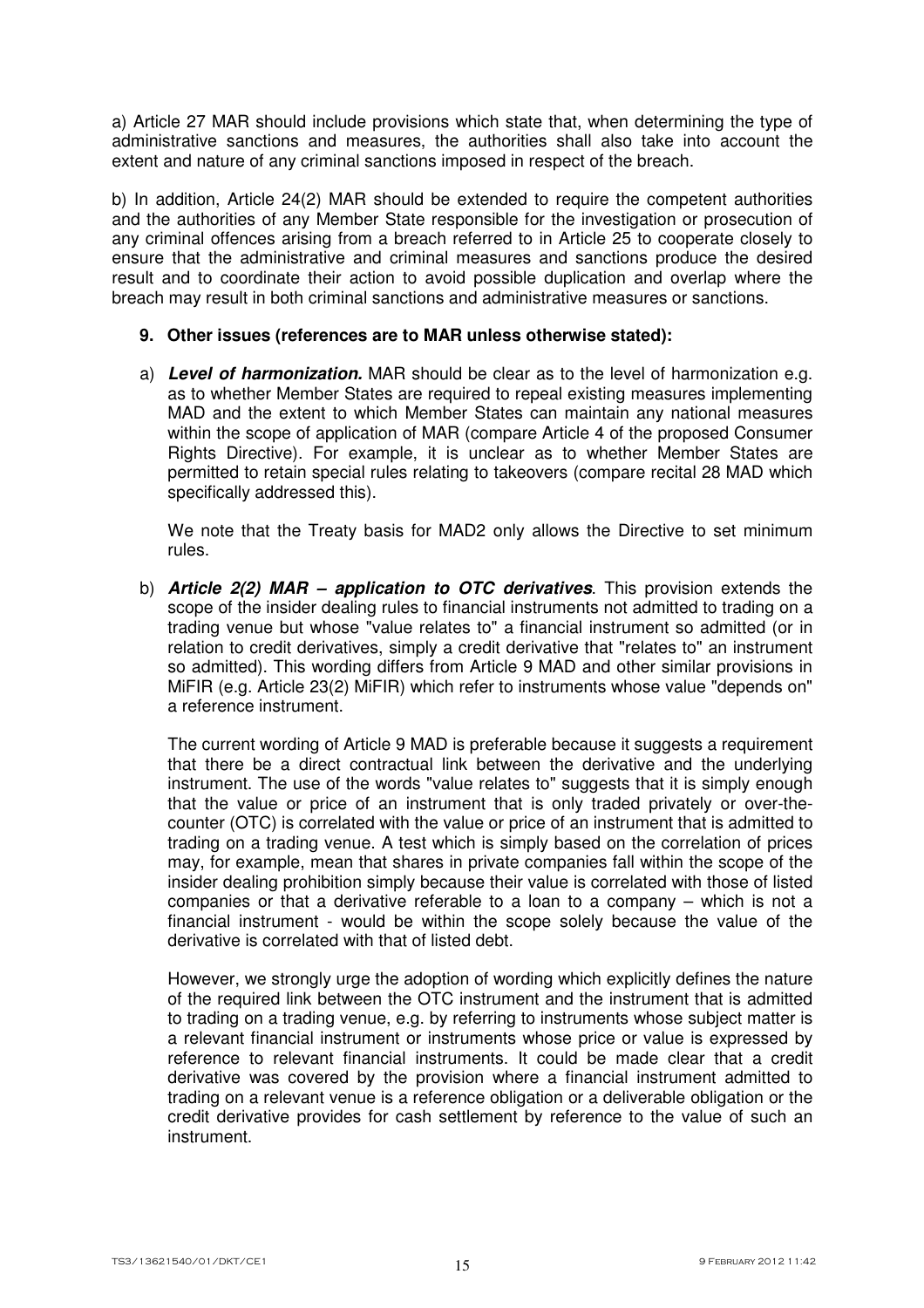- c) *Article 2(3)(c) MAR application to OTC transaction.* This should be deleted. It would extend the scope of the anti-manipulation rules to conduct relating to all financial instruments simply because they have an effect on spot commodity contracts, even where those instruments are not admitted to trading on a trading venue. This is inconsistent with the overall structure of MAR.
- d) *Article 3(2) MAR stabilization.* This should not be limited to trading "in own shares". The scope of the exemption should state that the "… prohibitions in Articles 9 and 10 do not apply to the stabilization of a financial instrument…" (in line with the existing provisions of Article 8 MAD).

The corresponding exemption in Article 1(2) MAD2 should be amended to read: "… does not apply to trading in own shares in buy-back programmes or **for** the stabilization of a financial instrument, where such trading **or stabilization** …"

- e) *Article 4 MAR non-EU governments.* Given the expanded extraterritorial reach of MAR, corresponding exemptions should be available to foreign governments, central banks, etc., especially given that non-EU sovereign debt is likely to be traded on EU venues.
- f) *Article 5 MAR "derivatives on commodities".* This term is used in the Regulation (see e.g. Article 1(1)(b)) but not defined. It may not be necessary to include a definition if our proposals in section 4 above are adopted in full. However, it may be necessary to include a definition, which might be based on the definition of "commodity derivatives" in the proposed Regulation on Markets in Financial Instruments (MiFIR).
- g) *Article 5(10) MAR "spot commodity contract".* This definition extends beyond spot commodity contracts to include "derivative contracts that must be settled physically". It is unhelpful for a term to be defined to mean something radically different than its natural meaning. We recommend that that the definition is changed to refer to "physical commodity contracts". In addition, it should make clear that it covers forward contracts as well as spot contracts (as many such contracts would not be regarded as derivatives) and that it does not cover contracts which are "financial instruments", since these are covered by other provisions already (e.g. by replacing the words "derivative contracts that must be settled physically" with the words "forward and derivative contracts that must settled physically and that are not financial instruments").
- h) *Article 5(16) MAR "issuer of a financial instrument".* The recently proposed amendments to the Transparency Directive will (if adopted) address the issues that arise where depositary receipts (DRs) are admitted to trading on a regulated market. In those circumstances, the disclosure obligations in Article 12 MAR should apply to the issuer of the underlying shares not the custodian bank. However, those amendments do not address how the disclosure requirements in MAR will apply where DRs are admitted to trading on an MTF or OTF. Therefore, there should be specific provisions in MAR dealing with who is regarded as the issuer of DRs.
- **i)** *Articles 6(1)(a), (b), (c) and (d) MAR "related derivative financial instrument".* Like the corresponding provisions in MAD, these provisions refer to "related derivative financial instruments". However, this is not a defined term. It is probably intended to refer to financial instruments referred to in Article 2(2), but that paragraph is not limited to "derivative financial instruments". It would be desirable to include a definition or explicit cross-reference.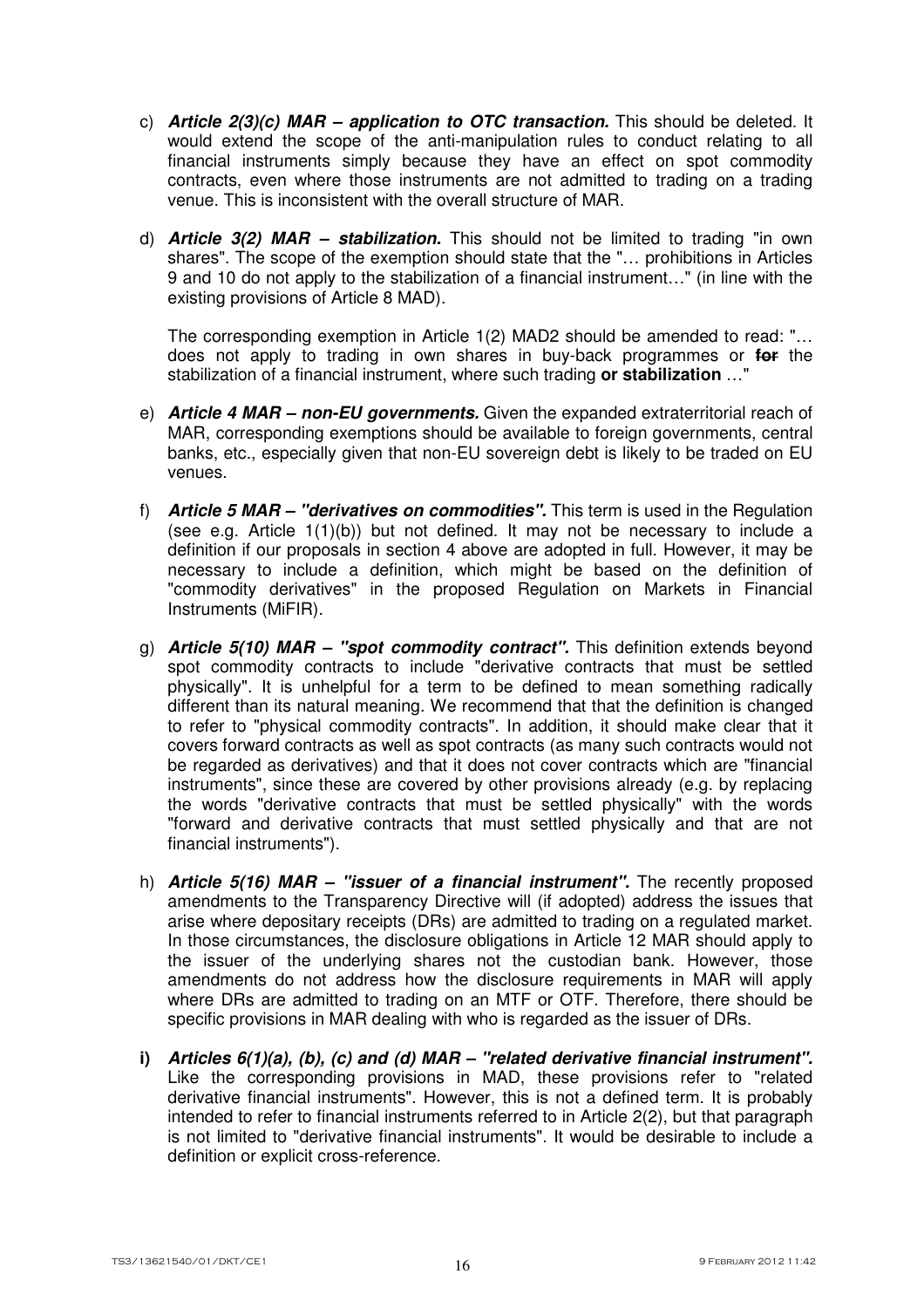- j) *Articles 6(1)(b), 6(3) and 8 MAR "related spot commodity contracts".* MAR refers in a number of places to derivatives contracts or financial instruments and "related spot commodity contracts". However, it does not define when a physically settled spot or derivative commodity contract should be regarded as "related to" a derivative contract or financial instrument. We recommend that this link is defined in a way that makes clear when the relationship arises. For example, it could be made clear that a physically settled contract is related to a derivative contract or other financial instrument where the physically settled contract (or its underlying commodity) is the subject matter of the financial instrument or the price or value of the financial instrument is expressed by reference to the physically settled contract (or its underlying commodity), in line with our proposals with respect to Article 2(2) MAR above.
- k) *Articles 5, 6, 7 and 8 MAR delegated acts.* Article 31 MAR envisages that there may be delegated acts "concerning the supplementing and amending of … the definitions in this Regulation". However, unlike the other provisions referred to in Article 31, there is no specific provision in Articles 5, 6, 7 or 8 specifying the nature or scope of the power to adopt delegated acts (and it is unclear whether the power to adopt delegated acts with respect to definitions is limited to Article 5 itself or whether it extends to the other provisions as well<sup>10</sup>). Proper powers are needed to further specify some of the definitions, in particular in relation to the definition of insider dealing. However, the scope and nature of those powers should be appropriately defined.

Delegated acts affecting the definitions in the Regulation should also be taken into account in applying MAD2. This will require amendments to MAD2. Recital (13) to MAD2 would not provide enough legal certainty as to how these implementing measures are taken into account in particular if Member States adopt more stringent measures.

l) *Article 7 MAR – cancellation of orders.* A person who acquires inside information should generally refrain from dealing in the affected securities. The proposed extension of the insider dealing prohibition to cover cancellation of orders (or attempts to cancel orders) would for the first time create an offence of "insider not dealing".

This risks putting a person in an impossible position if he acquires inside information after placing an order. The cancellation of the order would contravene MAR. However, under the current proposal, if the person allows the order to be executed, he also risks carrying out a dealing contrary to MAR, since he now possesses inside information (in particular, because the Spector case casts doubt on the ability of someone to rely on a pre-existing trading plan as a defence to insider dealing). At the very least, Article 7(8) should be amended to provide an exemption for transactions resulting from an order to trade placed before the person acquired inside information (compare Article 3(4)(a) REMIT).

However, that still leaves a person in a very difficult position where he has placed orders that are "good till cancelled" or where the executing broker may need to revert to the person for further or clarifying instructions in changed circumstances (e.g. market disruption). A person who receives inside information and then cancels an order is in much the same position as a person who is about to place an order pursuant to a pre-existing strategy but who refrains from placing that order as a result

<sup>&</sup>lt;sup>10</sup> Article 8(5) only grants implementing powers to clarify the indicators in Annex I.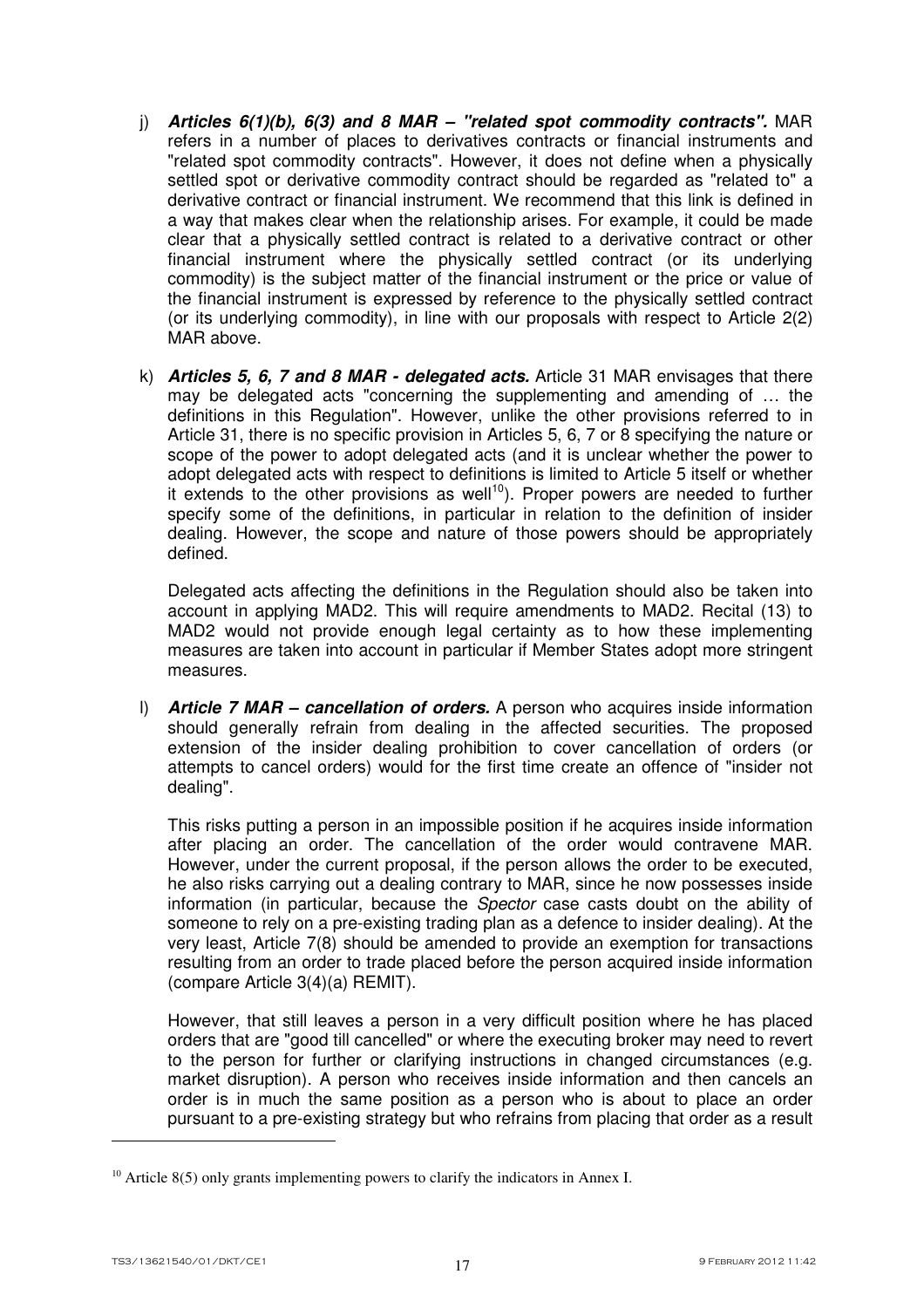of receiving inside information. In both cases, the investor is not dealing in the securities. It would be preferable not to introduce these changes but to make clear the scope and limits of defences that allow a person to carry out dealings pursuant to a pre-existing plan or intention, e.g. restricting the ability to rely on that plan where a person amends an order or plan in a material respect after acquiring the inside information and then carries out a dealing.

Corresponding changes will be needed in Article 3(a) MAD2.

This proposed extension of the insider dealing rules to cover "not dealing" was not discussed in the Commission's consultation paper or impact assessment (or the call for evidence).

- m) *Article 7(2) MAR attempts*. In the first sentence, the words "use that information" should appear before "to acquire or dispose of" to align this provision with Article 7(1).
- *n) Articles 7(2) and 8(2) MAR attempts and mental element.* MAR should address the mental element that is relevant for an attempt. For example, REMIT makes clear that an attempt at market manipulation requires intention.
- *o) Article 7(3) "on the basis of inside information".* The words "on the basis of inside information" appear in the wrong place in this paragraph. Article 7(3) should prohibit a person who possesses inside information, on the basis of that information, recommending or inducing another person to acquire or dispose of financial instruments to which the information relates. The paragraph should prohibit a person making the recommendation or inducement from doing so on the basis of that information. It is immaterial whether the person to whom the recommendation or inducement is made is acting on (or is even aware of) the information.
- p) *Article 7(6) "or influence the decision".* MAR (like MAD) makes clear that where a legal person commits insider dealing the individuals who take part in the decision to deal may also be punished. However, MAR goes further than MAD by extending this to cover those individuals who "influence" the decision. This additional wording is unhelpful because it suggests that persons who influence the decision could be liable even if they are not acting on the basis of inside information and regardless of their degree of involvement. It is also unnecessary. MAR already prohibits a natural person recommending or inducing another person to deal on the basis of inside information. The reference to influence should be deleted or it should at least be made clear that natural persons can only be liable under this paragraph where they act on the basis of inside information.
- q) *Article 7(7) MAR Chinese walls.* This provision means that a company cannot rely on a Chinese wall if a person on one side of a Chinese wall has "any contact" with the person involved in the dealing. This would mean that firms would need to impose a complete ban on persons on either side of an information barrier ever meeting under any circumstances. This would be impossible to enforce.

The text uses wording similar to provisions in MAR 1.3.3E (3) in the FSA's Code of Market Conduct. However, the Code treats each one of the specified elements as an indicator in itself, so that it is enough to establish that one of the indicators is satisfied – it is not necessary to establish that all of them are satisfied.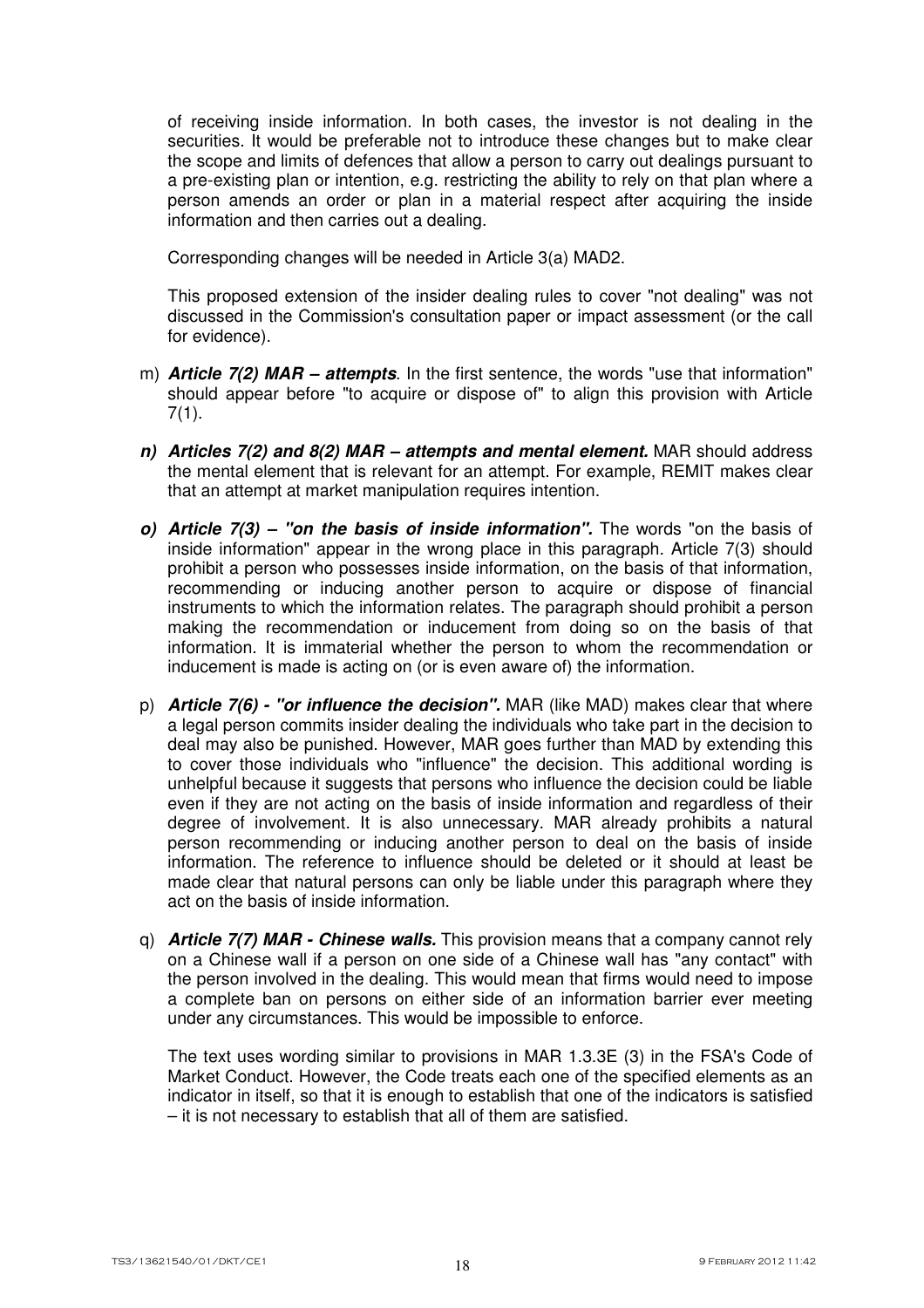We recommend the adoption of the wording proposed by the Financial Markets Law Committee (see above) or, at the very least, the deletion of the phrase "or had any contact …. could have been indicated".

In any event, it should be made clear that firms can rely on procedures "reasonably designed" to ensure that information does not pass across the information barrier.

*r) Article 8(1)(a) and (b) MAR – "behaviour".* Article 8(1)(a) and (b) extend the prohibitions against market manipulation to cover behaviour as well as transactions or orders to trade. This introduces an element of strict liability in relation to actions which may have little to do with trading activity and may be conducted for a legitimate purpose. For example, a person might move empty cargo ships and this might be capable of giving a false or misleading impression of supply or demand for a commodity, but the question of whether the behaviour should be sanctioned as market abuse should depend on the intention or purpose for which the action is undertaken and the circumstances in which the behaviour takes place. The movement may be for entirely legitimate reasons and conducted in an wholly acceptable way, so that it would be unjust to impose sanctions because of an unanticipated and undesired market effect. The person in question may not be able even to identify that his behaviour has any connection with market conditions or market activity.

In addition, the extension of sub-paragraphs (a) and (b) of the definition to cover behaviour introduces an element of overlap with sub-paragraph (c) of the definition which addresses a form of "behaviour" (namely the dissemination of information). However, in contrast to sub-paragraphs (a) and (b), sub-paragraph (c) requires a finding of a mental element, namely that the person in question knew or ought to have known that the information was false or misleading.

The proposed change has some similarity to the "super-equivalent" UK market abuse regime which also covers behaviours other than transactions or orders to trade. However, the UK regime is much more limited. Under the UK regime, a person's behaviour can only be sanctioned where it can be shown that it would be regarded by a regular user of the market as a failure to observe the standard of behaviour reasonably expected of a person in his position (section 118(8) FSMA).

We recommend that the references to "behaviour" are deleted or replaced by provisions that more closely limit the circumstances in which someone can be sanctioned for allegedly manipulative behaviour not consisting of entering into transactions or orders to trade.

- s) *Article 8(1)(a) MAR accepted market practices defence.* We consider that there has been insufficient discussion about the proposal to delete this defence. The Commission's consultation focused on the clarification of the definition of accepted market practices not its abolition. We note that Article  $2(2)(a)(ii)$  REMIT preserves a somewhat broader version of this defence, albeit limited to one of the limbs of the market manipulation definition.
- t) *Article 11(2) MAR territorial scope of reporting obligation for suspicious transactions.* In the light of Article 2(4), this provision should make clear that the duty to report suspicious transactions only applies to persons in the EU. For example, the UK does not currently seek to impose this obligation on persons other than UK authorized persons.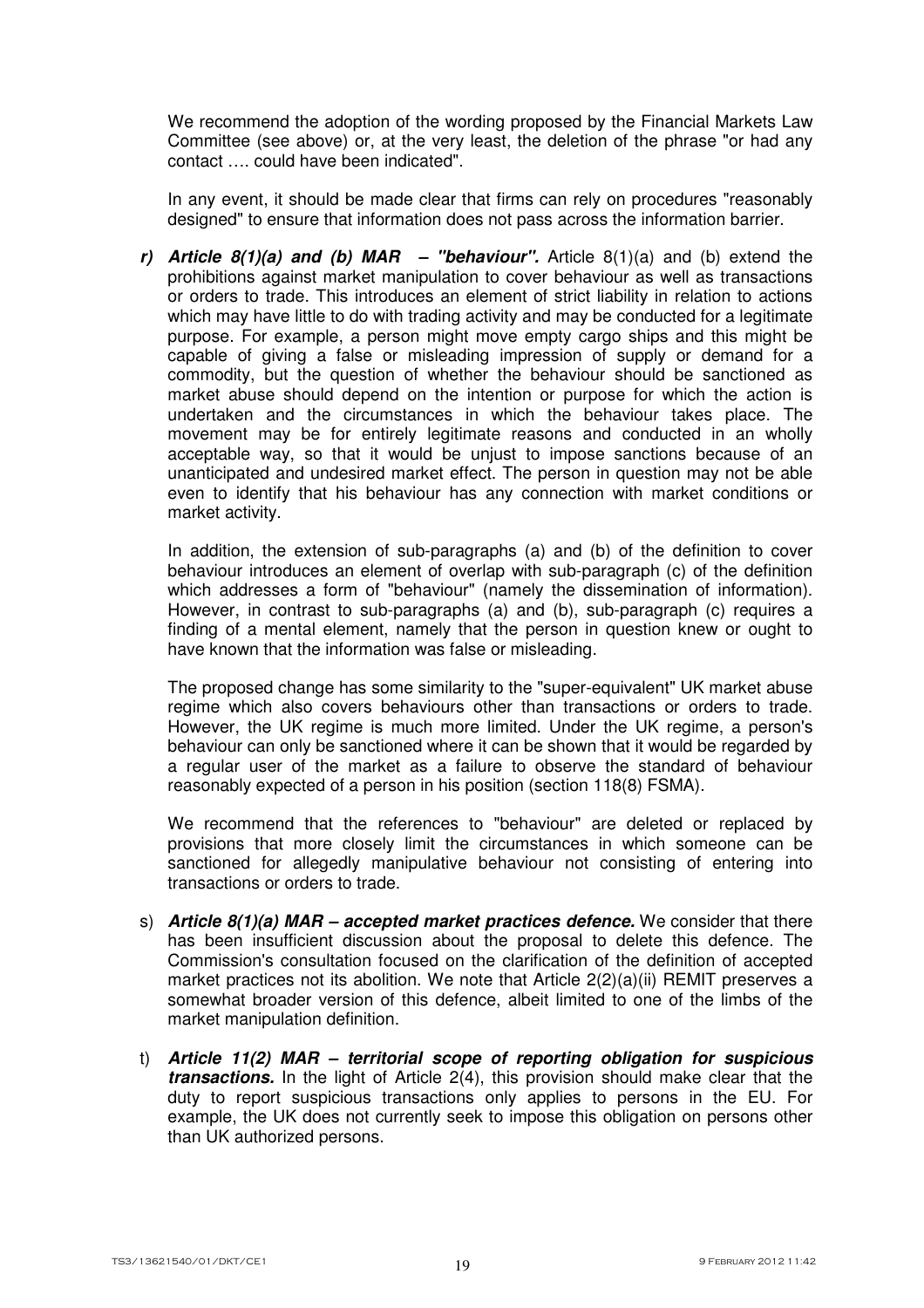- u) *Article 11 MAR MiFID2.* In any event, it would seem more appropriate to move the provisions of Article 11 so that they are integrated with the corresponding provisions in MiFID2. The obligations envisaged by Article 11(1) clearly overlap with the related provisions in Articles 31 and 56 MiFID2. The obligations in Article 11(2) are clearly a type of business conduct rule that should apply to firms authorized under MiFID2.
- v) *Article 12(1) MAR website disclosure.* The technical standards to be adopted under Article 12(9) should define what an "appropriate period" is (this may require an amendment to Article 12(9)).
- w) *Article 12(2) MAR disclosure obligation on emission allowance participants.* We question the approach of requiring all market participants to effect disclosure of inside information. It is unclear that all participants will be in a position to determine whether the information that they hold is price sensitive or not (especially if MAR extends that to include relevant information under Article 6(3)). At the very least this should be limited to participants conducting a relevant business activity. In any event, the inclusion of this provision reinforces the need for a recital similar to recital (12) of REMIT making clear that information about a person's trading plans and strategies is not inside information that needs to be disclosed (see above).
- x) *Article 12(4) MAR delayed disclosure.* We doubt the value of the requirement to notify the competent authority after disclosure (this is not currently required in the UK). In any event, it should be made clear how the identity of the competent authority is determined when an instrument is admitted to trading on more than one venue (or in the case of emission allowance market participants where there is no venue that has admitted the instrument to trading).
- y) *Article 12(9) MAR delayed disclosure.* The second indent refers to the "technical means for delaying the public disclosure of inside information" (similar to Article 6(10), second indent MAD). However, this power should make clear that ESMA can also develop technical standards on the circumstances in which delay is permitted, e.g. where matters are the subject of ongoing commercial negotiation.
- z) *Article 14 MAR reporting obligation for managers' transactions.* It seems excessively burdensome to require managers of market participants in the emissions allowance market to disclose personal transactions in emissions allowances.

In addition, it should be made clear that a manager can discharge his duty to report transactions by reporting them to the issuer, if the issuer is under a duty to disclose them to the public.

- aa) *Article 15 MAR territorial scope of research and statistics obligations.* In the light of Article 2(4), it should be made clear that this provision only applies to persons and public institutions in the EU.
- *bb) Article 15 MAR definition of investment recommendations.* **The provisions of** Article 15(1) are similar to Article 6(5) MAD except that they omit the reference to "research concerning financial instruments or issuers of financial instruments" and require "objective" rather than "fair" presentation of the information. This would appear to widen the scope of application of the provisions in a way that could apply to investment advice and other short-term recommendations. In addition, opinions on investments are of their nature subjective. We recommend that the wording of Article 15(1) MAR is conformed to Article 6(5) MAD.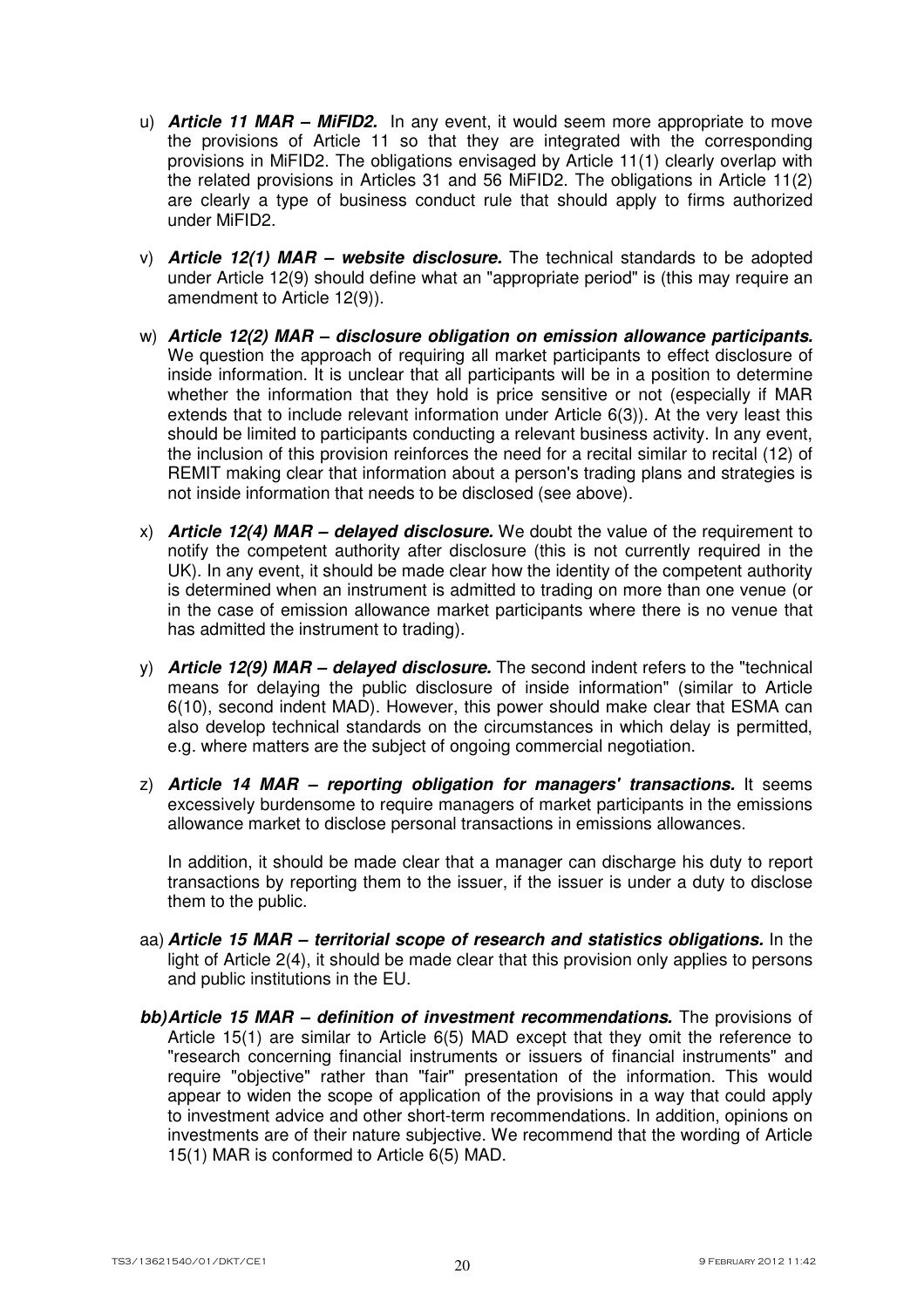We also recommend that MAR includes a recital based on recital (3) of Commission Directive 2003/15/EC implementing the provisions of Article 6(5) MAD to make clear that investment advice and informal short-term investment recommendations which are not likely to become publicly available should not be subject to the research disclosure rules.

- cc) *Article 24 MAR due diligence defences.* Given that the requirements of the Regulation on their face generally impose strict liability and are effects based, the Regulation should specify that a person should not be sanctioned if he can establish that he has taken reasonable steps to avoid the contravention (compare section 123 FSMA).
- dd) *Article 29 MAR Whistleblowing.* The Regulation allows (but does not require) Member States to grant financial incentives to whistleblowers. Firms that conduct extensive cross-border business within the EU will be affected any widespread use of this Member State option, which has not been the subject of consultation. In any event, any such proposal should only be included in MAR if it is combined with very strong safeguards.
- ee) *Timing of delegated acts and technical standards.* The Regulation will simply not work unless the Commission and ESMA have adopted the relevant delegated acts and technical standards (e.g. as to the means of disclosure of inside information under Article 12). The Commission and ESMA should be required to adopt relevant delegated acts in good time (e.g. at least 6 months) before the date of application of the Regulation and, if they are not adopted on time, the application date should be delayed until six months have elapsed after adoption.
- ff) *REMIT.* Additional consideration should be given to whether it is necessary to make changes to REMIT to bring it into line with the provisions of MAR and MAD2.
- gg) *Incorrect cross-references.* Article 26(1) introductory paragraph refers to "a breach referred to in paragraph 1" but should refer to a breach referred to in Article 25. Article 36(2) refers to Article 3(2) but should refer to Article 3(3) instead (and should also refer to Article 12(2) last sub-paragraph).

**CLLS Regulatory Law Committee 25 January 2012**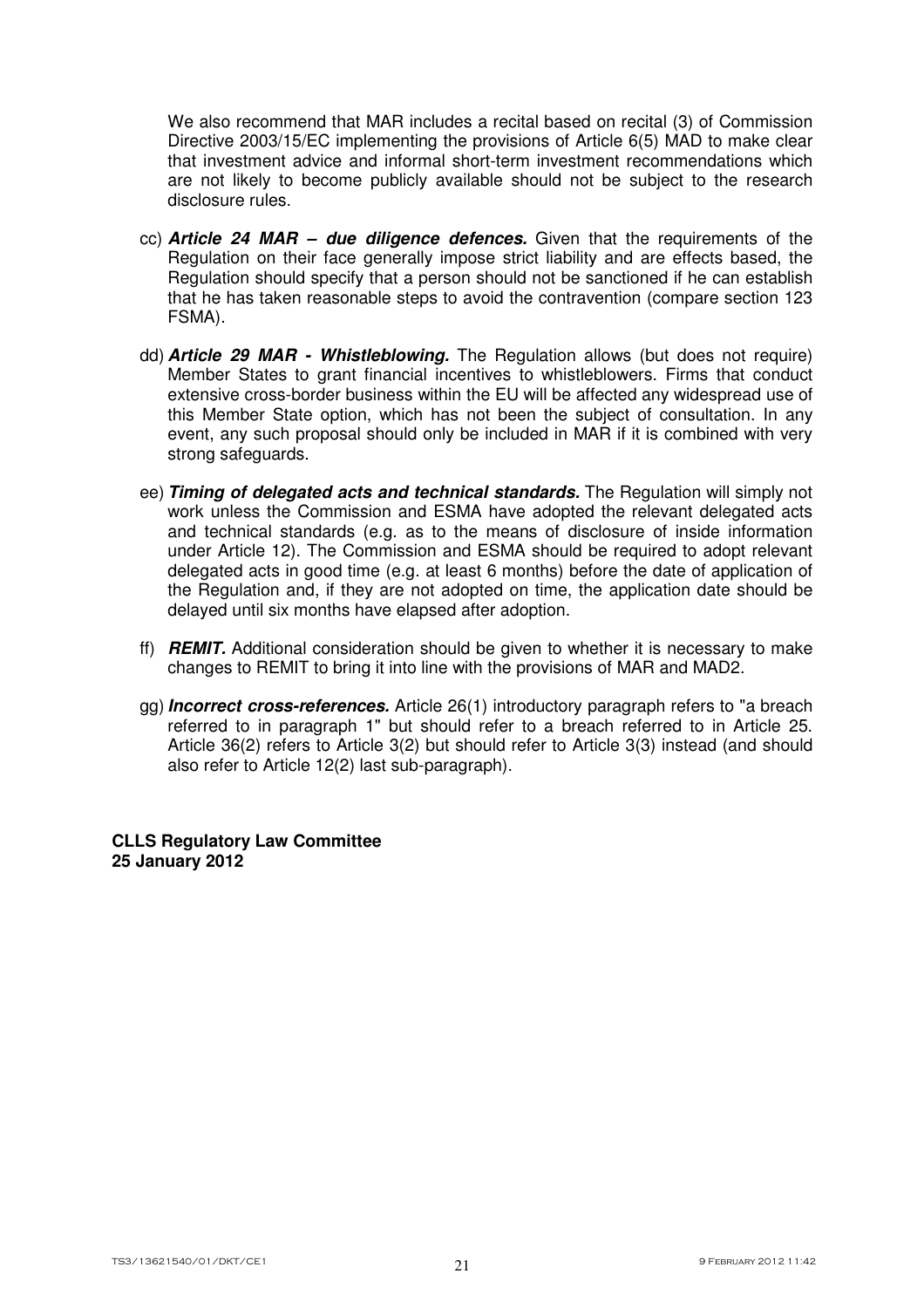# © CITY OF LONDON LAW SOCIETY 2012.

All rights reserved. This paper has been prepared as part of a consultation process.

Its contents should not be taken as legal advice in relation to a particular situation or transaction.